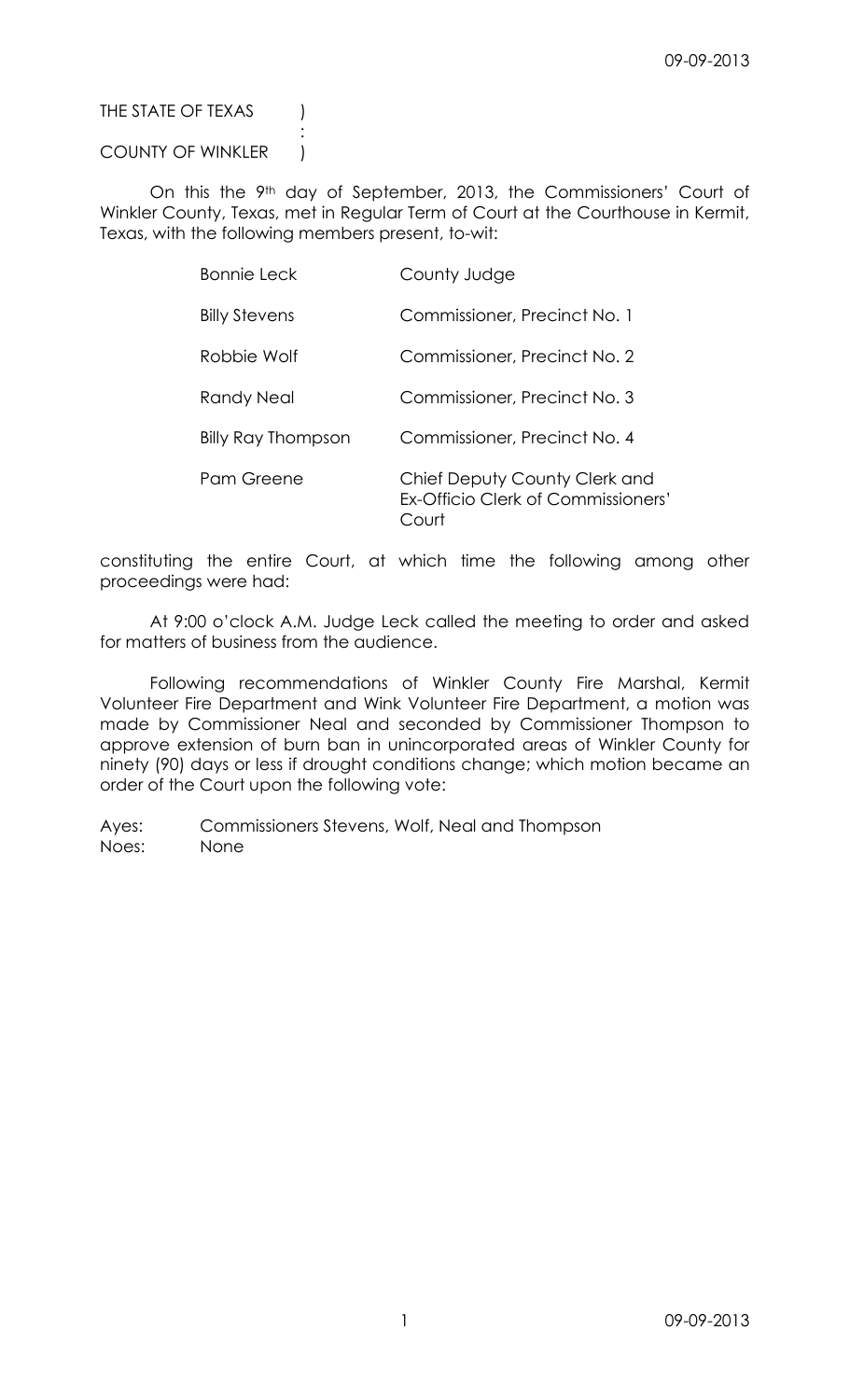## **STATE OF TEXAS**

**COUNTY OF WINKLER** 

## ORDER PROHIBITING OUTDOOR BURNING

§<br>§<br>§

WHEREAS, the Commissioners Court finds that circumstances present in all of the unincorporated area of the county create a public safety hazard that would be exacerbated by outdoor burning:

IT IS HEREBY ORDERED by the Commissioners Court of Winkler County that all outdoor burning is prohibited in the unincorporated area of the county for ninety (90) days from the date of adoption of this Order, unless the restrictions are terminated earlier based on a determination made by: (1) the Texas Forest Service that drought conditions no longer exist; or (2) the Commissioners' Court based on a determination that the circumstances that required the Order no longer exist.

This Order is adopted pursuant to Local Government Code §352.081, and other applicable statutes. This Order does not prohibit outdoor burning activities related to public health and safety that are authorized by the Texas Commission on Environmental Quality for (1) firefighter training; (2) public utility, natural gas pipeline or mining operations; or (3) planting or harvesting of agricultural crops; or  $(4)$  burns that are conducted by a prescribed burn manager certified under Natural Resources Code §153.048 and meet the standards of Natural Resources Code §153.047.

In accordance with Local Government Code §352.081(h), a violation of this Order is a Class C misdemeanor, punishable by a fine not to exceed \$500.00.

ADOPTED this  $9^{th}$  day of September, 2013 by a vote of  $5$  ayes and  $\circ$  nays.

**AUNIL BONNIE LECK** 

WINKLER COUNTY JUDGE

ER PRECINCT

COMMISSIONER PRECINCT 3

COMMISSIONER PRECINCT 2

BILLY RAY THOMPSON

**COMMISSIONER PRECINCT 4** 

ي لان retheliaileed SHETHELIA REED WÜNKEER COUNTY CLERK<br>1212: *Ol*im Meene, Aepidty

A motion was made by Commissioner Neal and seconded by Commissioner Stevens to approve request of Kermit Yellow Jacket Booster Club for exception to burn ban to hold bonfire on Thursday, September 19, 2013; which motion became an order of the Court upon the following vote:

Ayes: Commissioners Stevens, Wolf, Neal and Thompson Noes: None

A motion was made by Commissioner Neal and seconded by Commissioner Thompson to approve request of parents of senior class of Wink High School for exception to burn ban to hold bonfire on Thursday, October 03, 2013; which motion became an order of the Court upon the following vote: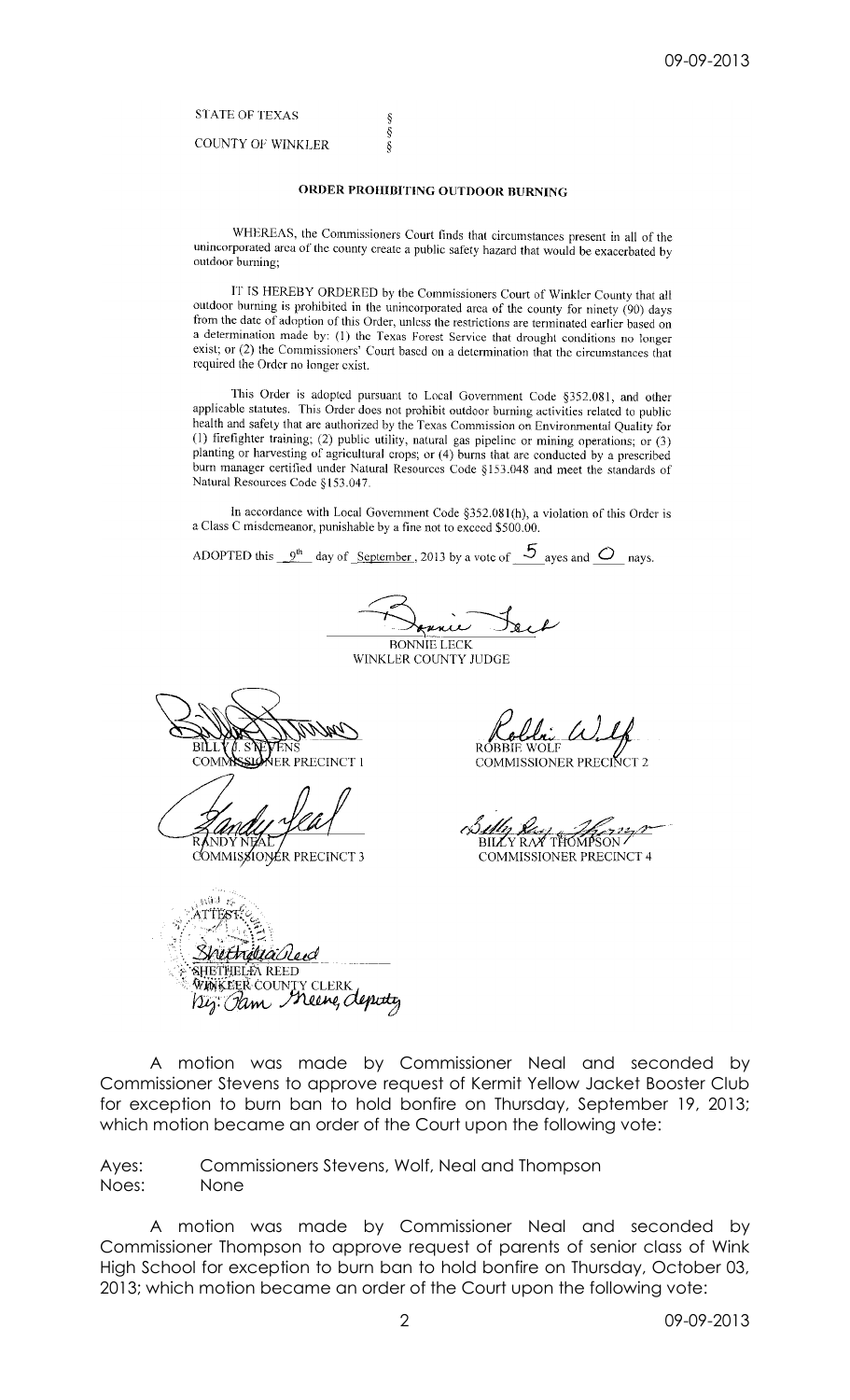Ayes: Commissioners Stevens, Wolf, Neal and Thompson Noes: None

A motion was made by Commissioner Neal and seconded by Commissioner Stevens to receive reports given by Bill Ernst, Administrator, Winkler County Memorial Hospital, of financial information and monthly reports regarding Memorial Hospital; which motion became an order of the Court upon the following vote:

Ayes: Commissioners Stevens, Wolf, Neal and Thompson Noes: None

There were no line item transfer(s) or salary schedule change(s) regarding Winkler County Memorial Hospital for the Court to consider at this time.

A motion was made by Commissioner Neal and seconded by Commissioner Thompson to approve request of Winkler County Memorial Hospital to expend committed hospital software funds in the amount of \$72,307.50 for EMR Software implementation; which motion became an order of the Court upon the following vote:

Ayes: Commissioners Stevens, Wolf, Neal and Thompson Noes: None

A motion was made by Commissioner Neal and seconded by Commissioner Stevens to approve request of Maria Caballero to use Recreation Center at County Park in Kermit on Saturday, October 19, 2013 for birthday party; which motion became an order of the Court upon the following vote:

Ayes: Commissioners Stevens, Wolf, Neal and Thompson Noes: None

A motion was made by Commissioner Neal and seconded by Commissioner Thompson to approve renewal of Contract and Agreement between Winkler County and Randall County for Secure Residential Services and Detention Services for Juvenile Offenders, Space Available at Youth Center of the High Plains for the period of October 01, 2013 through September 30, 2013; which motion became an order of the Court upon the following vote: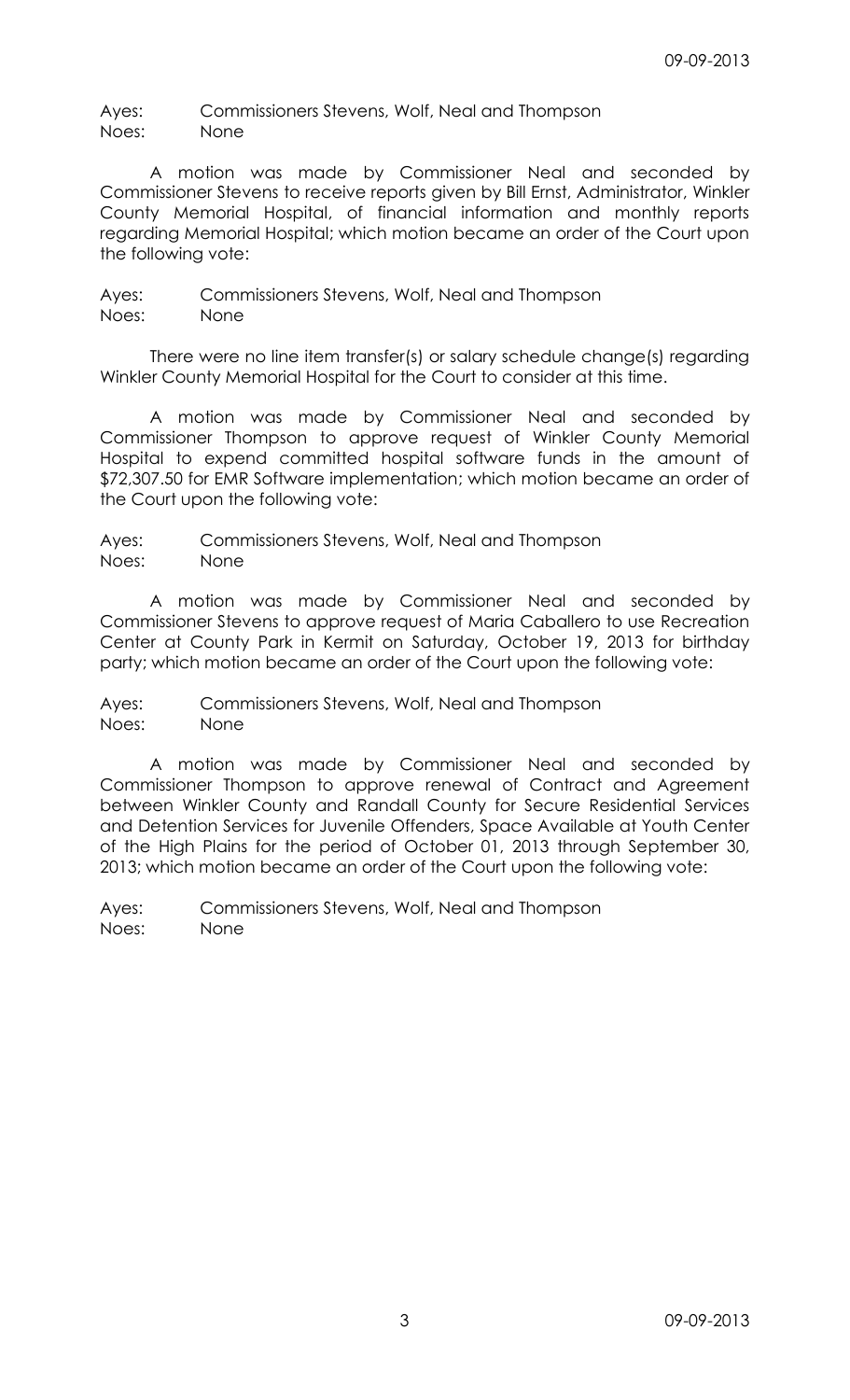

### **Randall County Juvenile Probation**

9300 South Georgia + Amarillo, Texas 79118<br>(806) 468-5700 Telephone + (806) 468-5713 Fax

|                                  | Jane A. King<br><b>Chief Juvenile Probation Officer</b>                                                            | Neil L. Eddins Jr<br><b>Detention Superintendent</b>                                                                                                                                         |  |  |  |  |  |  |
|----------------------------------|--------------------------------------------------------------------------------------------------------------------|----------------------------------------------------------------------------------------------------------------------------------------------------------------------------------------------|--|--|--|--|--|--|
| To:                              |                                                                                                                    | Eric De Anda, Interim Chief Juvenile Probation Officer                                                                                                                                       |  |  |  |  |  |  |
| From:                            | Jane A. King, Randall County Chief JPO                                                                             |                                                                                                                                                                                              |  |  |  |  |  |  |
| Date:                            | August 13, 2013                                                                                                    |                                                                                                                                                                                              |  |  |  |  |  |  |
| Re:                              | Services                                                                                                           | Winkler County Juvenile Probation - Contract for Detention and Residential                                                                                                                   |  |  |  |  |  |  |
|                                  |                                                                                                                    |                                                                                                                                                                                              |  |  |  |  |  |  |
|                                  | rates may be adjusted with 30 day written notice.                                                                  | The above referenced contracts specifically provides for automatic one (1) year renewals of the<br>contract between Randall County and Winkler County Juvenile Probation. Allowable per diem |  |  |  |  |  |  |
|                                  |                                                                                                                    | If your agency is in agreement, Randall County would like to renew with your agency for the<br>commencement period of October 1, 2013 through September 30, 2014. All other terms and        |  |  |  |  |  |  |
|                                  | conditions of the current contracts will remain in effect. Please check the appropriate box<br>update our records. | indicating your decision, sign, date, and return the document as indicated on the coversheet. If<br>you choose to renew, please complete the agency contact information below so that we may |  |  |  |  |  |  |
| O                                | Juvenile Probation and Winkler County Juvenile Probation.                                                          | Yes, we wish to renew the detention and residential services between Randall County                                                                                                          |  |  |  |  |  |  |
|                                  | No, our agency does not wish to renew these contracts.                                                             |                                                                                                                                                                                              |  |  |  |  |  |  |
| □                                | Winkler County Juvenile Probation                                                                                  | Randall County Juvenile Probation                                                                                                                                                            |  |  |  |  |  |  |
|                                  | Eric De Anda<br>Date<br>Interim Chief Juvenile Probation Officer                                                   | Jane A. King<br>Date<br>Chief Juvenile Probation Officer                                                                                                                                     |  |  |  |  |  |  |
|                                  | <b>Agency Contact Information:</b>                                                                                 |                                                                                                                                                                                              |  |  |  |  |  |  |
| Signature:<br>Title:<br>Address: |                                                                                                                    |                                                                                                                                                                                              |  |  |  |  |  |  |

The Youth Center of the High Plains • 9300 South Georgia • Amarillo, TX 79118<br>Administrative Offices: 806/468-5705 • Fax: 806/468-5713

A motion was made by Commissioner Neal and seconded by Commissioner Thompson to approve renewal of Contract and Agreement between Winkler County and Randall County for Non-Secure Residential Services for juvenile offenders at Next Step Home for the period of October 01, 2013 through September 30, 2014; which motion became an order of the Court upon the following vote: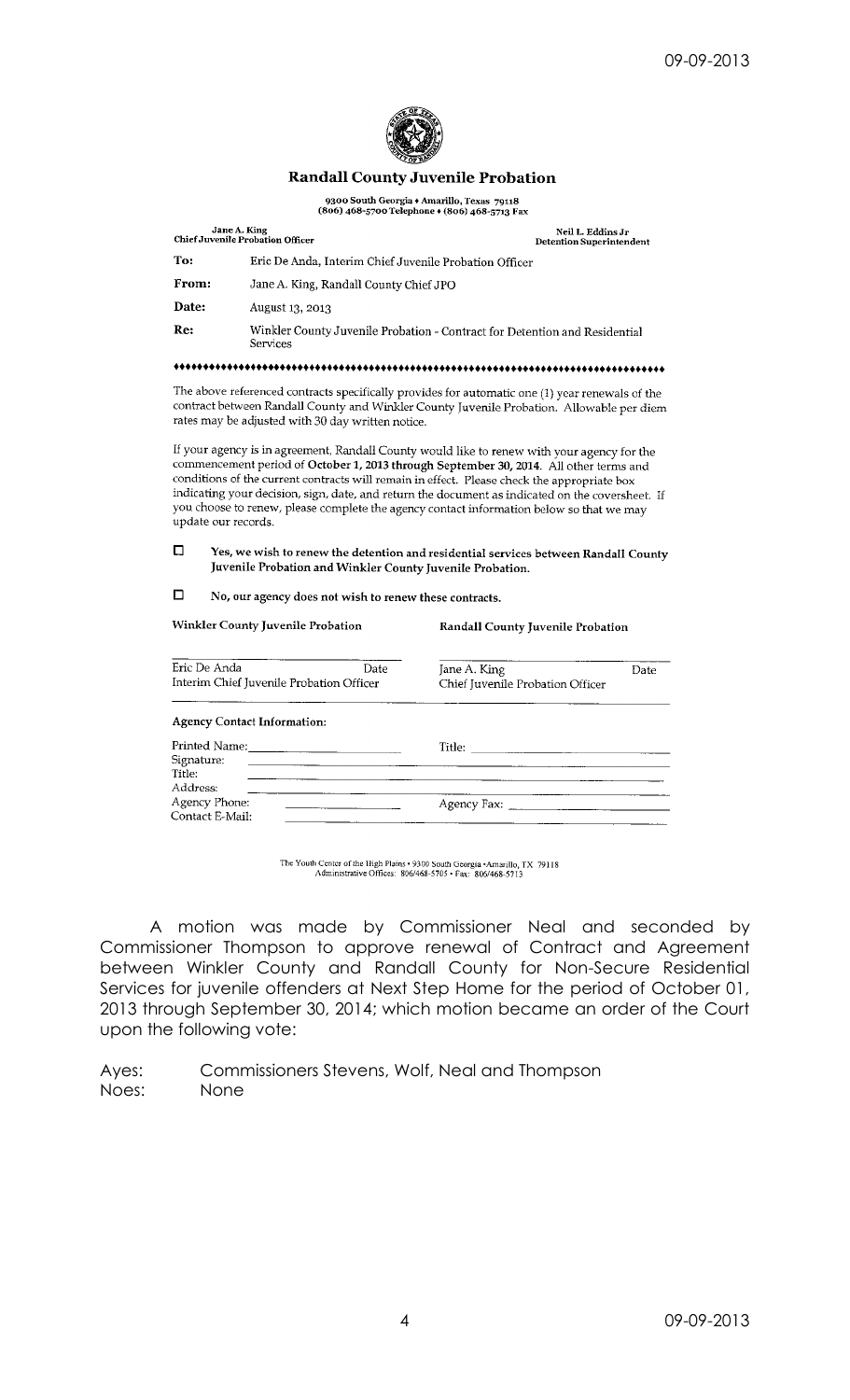

# Randall County Juvenile Probation - Next Step Home

9350 South Georgia + Amarillo, Texas 79118<br>(806) 468-5712 Telephone + (806) 468-5726 Fax

Joe Barton, MA, LPC-Supervisor, NCC<br>Next Step Home Supervisor

Randall County Juvenile Probation

Jane A. King, LMSW<br>Chief Juvenile Probation Officer<br>Next Step Home Administrator To: Eric De Anda, Interim Chief Juvenile Probation Officer Jane A. King, Randall County Chief JPO From: Date: August 13, 2013 Winkler County Juvenile Probation - Contract for Next Step Home Services Re:

The above referenced contracts specifically provides for automatic one  $(1)$  year renewals of the contract between Randall County and Winkler County. Allowable per diem rates follow the Texas Department of Health and Human Services Commission's Level of Care Rates.

If your agency is in agreement, Randall County would like to renew with your agency for the commencement period of October 1, 2013 through September 30, 2014. All other terms and conditions of the current contracts will remain in effect. Please check the appropriate box indicating your decision, sign, date, and return the document as indicated on the coversheet. If you choose to renew, please complete the agency contact information below so that we may update our records.

 $\Box$ Yes, we wish to renew the Contract for Next Step Home Services between Randall County Juvenile Probation and Winkler County Juvenile Probation.

 $\Box$ No, our agency does not wish to renew these contracts.

Winkler County Juvenile Probation

| Eric De Anda<br>Interim Chief Juvenile Probation Officer | Date | Jane A. King<br>Chief Juvenile Probation Officer                                                                       | Date |
|----------------------------------------------------------|------|------------------------------------------------------------------------------------------------------------------------|------|
| <b>Agency Contact Information:</b>                       |      |                                                                                                                        |      |
| Printed Name:<br>Signature:<br>Title:                    |      | Title: $\frac{1}{\sqrt{1-\frac{1}{2}}\sqrt{1-\frac{1}{2}}\sqrt{1-\frac{1}{2}}\sqrt{1-\frac{1}{2}}\sqrt{1-\frac{1}{2}}$ |      |
| Address:<br>Agency Phone:<br>Contact E-Mail:             |      | Agency Fax: ________                                                                                                   |      |

The Youth Center of the High Plains • 9300 South Georgia • Amarillo, TX 79118<br>Administrative Offices: 806/468-5705 • Fax: 806/468-5713

A motion was made by Commissioner Neal and seconded by Commissioner Steven to approve Grant Application for Routine Airport Maintenance Program between Texas Department of Transportation and Winkler County for 2014 in the amount of \$40,000.00 with County share of \$20,000.00 and State Share of \$20,000.00; which motion became an order of the Court upon the following vote: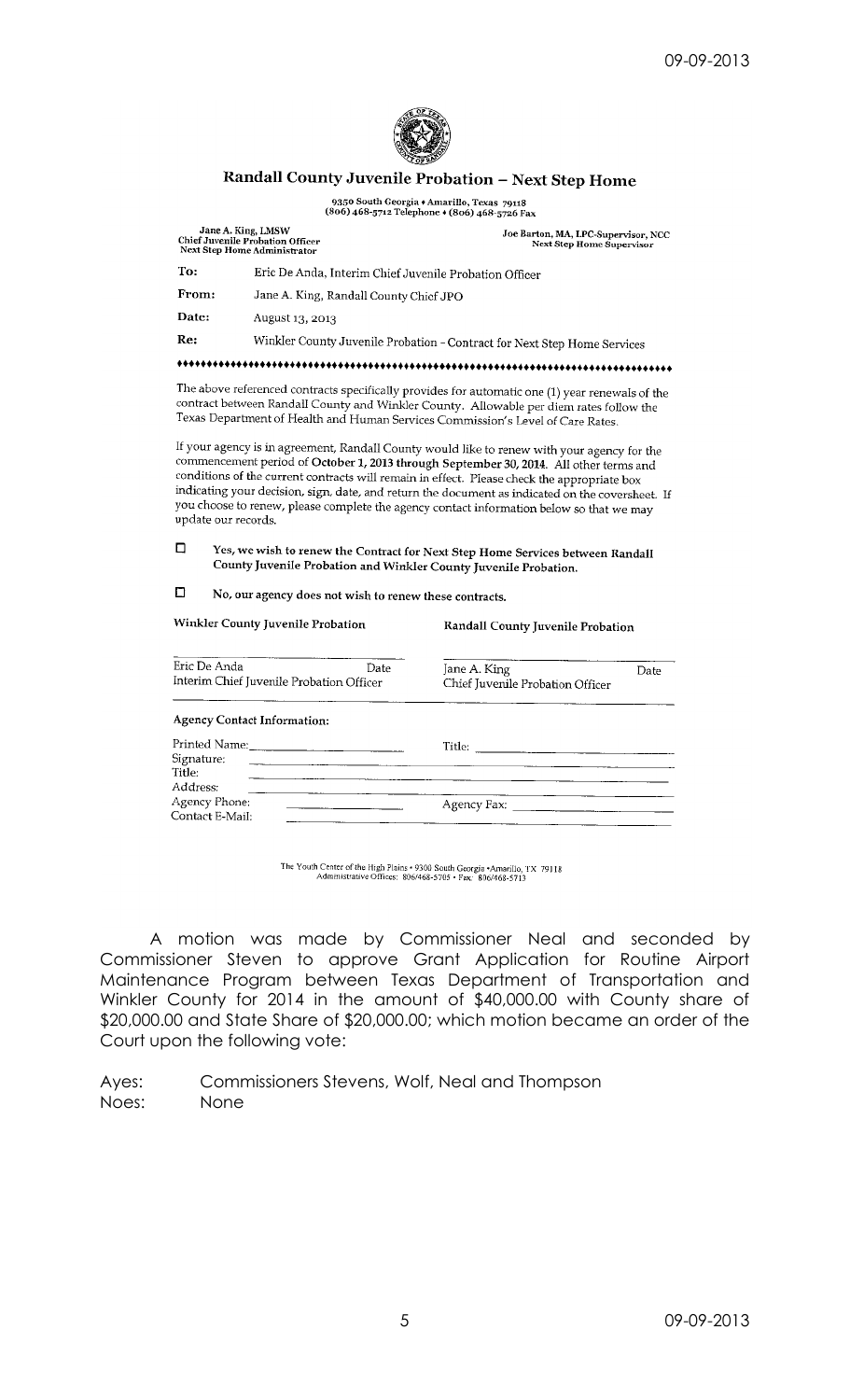

AWARDN DIVISION 1<br>123 E INTHISTABEL - AUSTIN TEXAS 78701 2481 - SISMIN-ASOD - FAXIST2M16-4510

September 1, 2014 The Honorable Bonnie Leck, County Judge<br>The County of Winkler<br>P.O. Drawer Y<br>Kermit, Texas 79745

TxDOT Project No.: 2014WNKC<br>TxDOT CSJ No.: 441406WNKC<br>Fund Source: 3502480927

Dear Judge Leck: A 2014 Routine Airport Maintenance Grant is enclosed for the Winkler County Airport.<br>The County of Winkler has participated in the Routine Airport Maintenance Program in<br>past years, and the 2014 grant is provided to contin

The TxDOT CSJ Number M1406WNKC Grant for the Routine Airport Maintenance<br>Program between the County of Winkler, as airport sponsor, and the Texas<br>Department of Transportation is attached as an Adobe Acrobat document.

experiment or italysportation is attached as an Adobe Acrobal document.<br>A General Maintenance description of routine amport maintenance has been included<br>in the Scope of Services so that grant funds can be used for these t

Please print out as many copies the County of Winkler will need for any retained<br>paper records - TxDOT will be retaining grant files electronically and will not require<br>a paper record copy of your executed grant.

If you do not need a paper copy of the executed grant returned to you, please scan<br>the "fully" signed and "witnessed" grant document and e-mail to me at<br>megan.caffall@txdot\_goy. I with have the grant executed by the state

TEXAS DEPARTMENT OF TRANSPORTATION GRANT FOR ROUTINE AIRPORT MAINTENANCE PROGRAM (State Assisted Airport Routine Maintenance)

# TxDOT Project No.: AM 2014WNKC<br>TxDOT CSJ No.: M1406WNKC

Part I - Identification of the Project

 $\infty$ 

The County of Winkler, Texas<br>The State of Texas, acting through the Texas Department of Transportation  $FROM$ : This Grant is made between the Texas Department of Transportation, (benefindter referred to as the "State"), on behalf of the State of Texas, and the County of Winkler, Texas, thereinafter referred to as the "Sponsor").

This Grant Agreement is entered into between the State and Sponsor shown above, under<br>the authority granted and in compliance with the provisions of the Transportation Code Chapter 21. The project is for airport maintenance at the Winkler County Airport

#### Part II - Offer of Financial Assistance

For the purposes of this Grant, the annual routine maintenance project elect, Amount A, is estimated as found on Attachment A, Scope of Services, attached berefo and made a part of this grant agreement.  $\mathbf{r}$ 

State formula assistance granted will be used solely and exclusively for airport maintenance and other incidental lierns as approved by the State. Actual work to be performed and<br>reference and other incidental lierns as a

Scope of Services, Attachment A, of this Grant, may be amenified, subject to availability<br>of state funds, to include additional approved airport maintenance work. Scope<br>amendments require submittal of an Amended Scope of S Services will not be accomplished by the State until receipt of Sponsor's share of project costs.

05417014

Page | of 17

The Honorable Bonnie Leck<br>Page 2<br>September 1, 2013

If you need a paper cop{ies} of the executed grant, please return all copies of the<br>fully signed and witnessed documents to:

Overnight Address - - TxDOT Aviation Division<br>- 150 E. Riverside Dr., 5<sup>th</sup> Floar South Tower,<br>- Austin TX 78704

If you have any questions, or need additional information please contact me at 1-800-<br>687-4568 or <u>megan.caffal</u>l@tx<u>dnt.gov</u>. The Texas Department of Transportation looks<br>forward to working with you at the Winkler County

Sincerely Magan Caffael Megan Caffall<br>Ramp Program Manager

cc: Mike Stroope, Odessa District<br>Enclosures

Only work items as described in Attachment A, Scope of Services of this Grant are<br>reimbursable under this grant.

- Work shall be accomplished by August 31, 2014, unless inherwise approved by the State The State shall determine fair and eligible project costs for work scope. Sponsor's share of estimated project ensis, Amount C, shall be as found on Attachment A and any amendments.
- It is mutually understood and agreed that if, during the term of this agreement, the Siate<br>determines that there is an overtun in the estimated annual fourite matricmine costs, the<br>State may increase the great to cover th
- The State will not authorize expenditures in excess of the dollar amounts identified in this<br>Agreement and any amondments, without the consent of the Sponsor.
- Sponsor, by accepting this Grant certifies and, upon request, shall furnish proof to the<br>State that it has sufficient funds to meet its share of the costs. The Sponsor grants to the<br>State the right to audit any books and r
- Upon execution of this Agreement and written demand by the State, the Spanior's financial obligation (Ameann C) shall be due in cash and payable in full to the Sue Tang Present the Spanior's financial obligation in partia
- The State shall reimburse or credit the Sponsor, at the financial closure of the project, any excess funds provided by the Sponsor which exceed Sponsor's share (Amount C).
- The Sponsor specifiedly agrees that it shall pay any project share (Afteont C).<br>
The Sponsor specifiedly agrees that it shall pay any project costs which exceed the<br>
amount of financial parxelpation agreed to by the State.
- Scope of Services may be accomplished by Sitte contracts or through local contracts of the Spinors as determined appropriate by the Sixte. All locally contracted vork must be approved by the Sixte for scope and reasonable  $\overline{\mathbf{S}}$

Page 2 of 12

09/01/2014

 $\tilde{\chi}$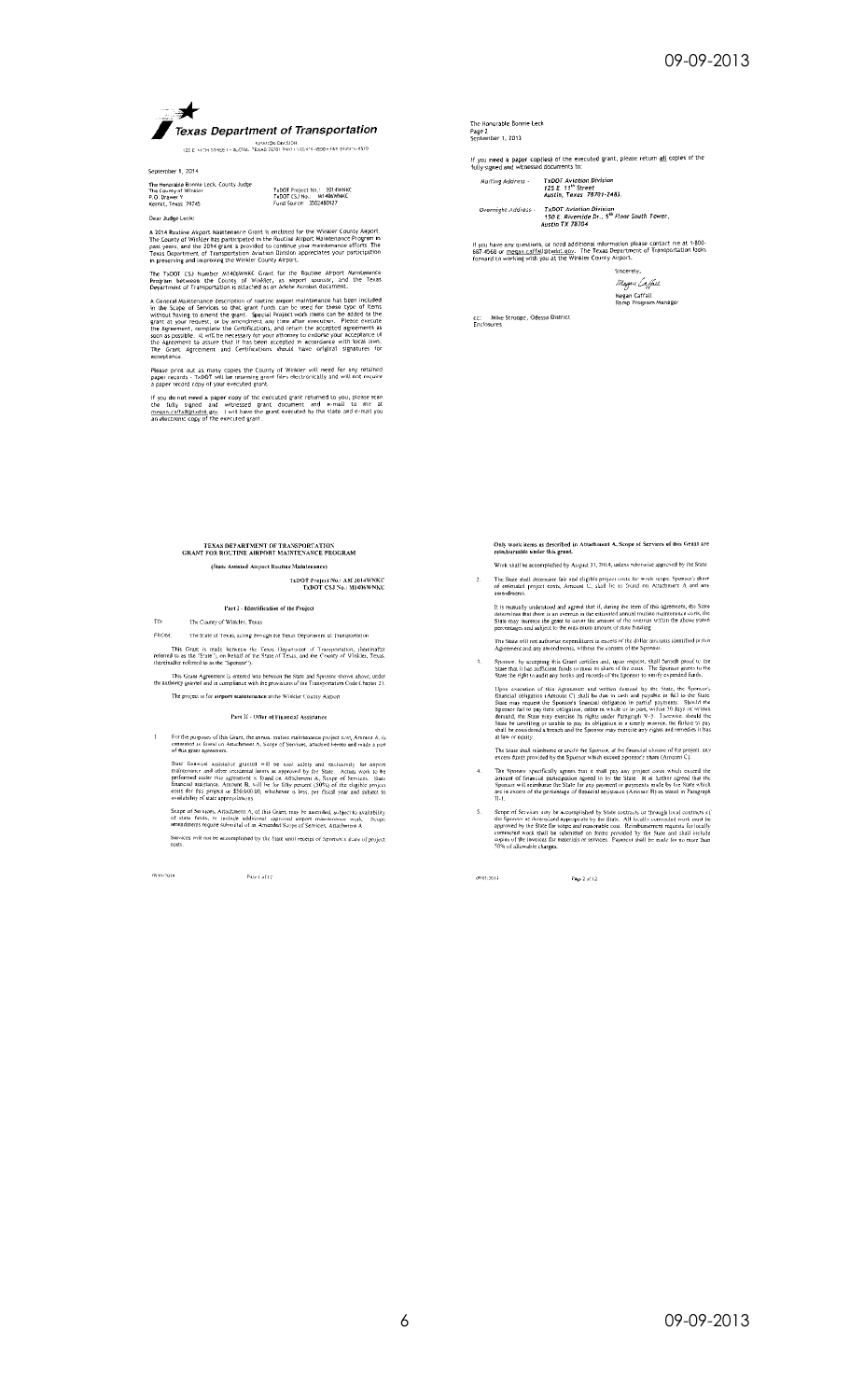The State will not participate in funding for force account work conducted by the Shonese.

6. This Grant shall terminate upon completion of the scope of services.

#### Part III - Sponsor Responsibilities

- In accepting this Grant, if applicable, the Sponsor guarantees that:
- it will, in the operation of the facility, comply with all applicable state and federal<br>laws, rules, regulations, procedures, obvenants and assurances required by the<br>State in connection with this Grant; and
- b.  $\blacksquare$  the Arport or navigational facility which is the subject of this Grant shall be controlled by the Sponsol for a period of at least 20 years; and
- consistent with safety and security requirements, it shall make the amport or arr away<br>aparopational featility available to all types, kinds and classes of seronautical use<br>withour discrimination between such types, kinds
- and the general anyons to exercise an exclusive right for the conduct of the match of the system of the system of the system of the match and the system of the system of the system of the system of the system of the syste  $\mathbf{d}.$
- $u_0 \rightarrow v_0 x$ , parting spiving, ross), stephen thereing and navigation<br>at axis, and it shall are enter into any agence men permit any arcredit to gain direct from<br>access to the spensor's airport from entired extended area o c.
- it shall not permit non-aeronautical use of alrport facilities without prior approval<br>of the State; and  $\bar{t}$
- the Sponsor shall submit to the State anitual statements of airport revenues and<br>expenses when requested; and  $\mathbf{g}.$
- all fors collected for the use of the airport shall be reasonable and<br>nondiscriminatory. The proceeds from such foos shall be used solely for the<br>development, operation and onaintenance of the airport or navigational facil  $\mathbf{h}$
- and<br>an Airport Fund shall be established by resolution, order or ordinance in the  $\hat{\mathbf{r}}_i$

Page Vol.12

09/01/2014

If it becomes unreasonable or impractical to complete the project, the State may void this<br>agreement and release the Sponsor from any further obligation of project costs.

- Upon cutering arts this Grant, Sponsor agrees to name an individual, as the Sponsor's Authorized Representative, who shall be the State's contact with regard to this project. The Representative shall receive all correspon
- By the acceptance of grant funds for the maintenance of eligible airport buildings, the Specific conditions are cowned by the Sponsor. The buildings may be leased but if the lease agreement specifies that the lease of the
- Sponsor shall request reimbursement of eligible project costs on forms provided by the<br>State. All reimbursement requests are required to include a copy of the involves for the<br>materials or services. The reimbursement reque
- The Sponsor's acceptance of this Agreement shall comprise a Grant Agreement, as<br>provided by the Transpertation Code. Cherter 21, constituting the contactional obligations and rights of the State of Tecass and the Sponsor  $\gamma$

#### PART IV - Nomination of the Agent

- The Sponsor dissignates the State as the party to receive and disjourse all funds used, or to be used, in payment of the costs of the project, or in reimbursement to either of the parties for costs incurred  $\bar{\mathbf{L}}$
- The State shall, for all purposes in commetion with the project identified above, be the<br>Agent of the Specsor. The Sponsor grants the State a power of attorney to act as its agent<br>to perform the following services:  $\overline{\mathbf{2}}$ 
	- accept, receive, and deposit with the State any and ad project funds granted,<br>alibroed, and paid or made worldoble by the Sponsor, the State of Texas, or any added the  $\mathbf{a}_{\mathbf{c}}$
	- enter into contracts as necessary for execution of scope of varyices,
	- if State enters into a contract as Agent; exercise supervision and direction of the<br>project work, as the State reasonably, finds, appropriate, ... Where there is an

09/01/2014 Page 5 of 12 treasury of the Sponsor, or evidence of the prior creation of an existing amp<br>of fund or a properly executed copy of the resolution, order, or ordinate<br>c entering such a final passimilible substituted to the State. The fu

- the Sponsor shall operate runway lighting at least at low intensity from sunset to sunrise; and  $\mathbf{j}$
- sturings: and<br>
sturings: and virtual and within its power, Sponsors shall adopt and enforce<br>
insults as the resonable and within its power, Sponsors shall adopt and enforce<br>
zoning regulations to restrict the hapit of stud  $\mathbf{k}$
- mowing services will not be eligible for state financial assistance. Sponsor will<br>be rasponsible for 100% of any mowing services.  $\mathbf{L}^{(1)}$
- The Sponsor, to the exert of stir pulsoning scavices.<br>
State's agents, the Bistel, the distribution of the state and stated and state's agents, conditions and statistic state's agents, or contractors formal claims and sta  $\sim 2.$  .
	- The Sponsor's acceptance of this Offer and radification and subption of this Grant shall<br>evidenced by execution of this Grant by the Sponsor. The Grant shall continue<br>contract, constituting the obligations and rights of t  $\bar{\mathbf{3}}$

Page 4 of 12

09/01/2014

irreconcilable conflict or difference of opinion, judgment, order or direction<br>hetween the State and the Sponsor or any service provider, the State shall issue a<br>written order which shall prevail and be controlling:

- d. receive, review, approve and pay invoices and payment requests for services and<br>materials supplied in accordance with the State approved contracts:
- obtain an audit or investigation of any cate regulations; the Nate Auditor may conduct an audit or investigation of any entary receiving finds from TsDOT directly under this conduct an investigation of any entary receivin  $\langle \hat{\mathbf{e}}_i \rangle$
- $E_{\rm c}$  reimburse sponsor for approved contract maintenance costs no more than once a month

#### **PART V - Recitals**

- This Grant is exumited for the sole benefit of the contracting parties and is not intended or<br>executed for the direct or incidental benefit of any third party.
- It is the intent of this grant to not supplant local funds normally utilized for airport<br>maintenance, and that any state financial assistance offered under this grant be in addition<br>to those local funds normally dedicated  $\bar{2}$
- This Grant is subject to the applicable provisions of the Transportation Code, Chapters 21 and 22, and This Airport 7.00mg Act, Tex. Loc. Google Ann Section 2414 001 14 sec.) (Vernon and Verrom Supp.) Pailure to comply wi  $-3-$ 
	- Of primary importance to the State is compliance with the terms and conditions of<br>this Grant. If, however, after all reasonable attempts to require compliance have<br>failed, the State finds that the Sphotes is unwilling aut  $\mathbf{a}$  .

09/01/2014

Page 6 of 12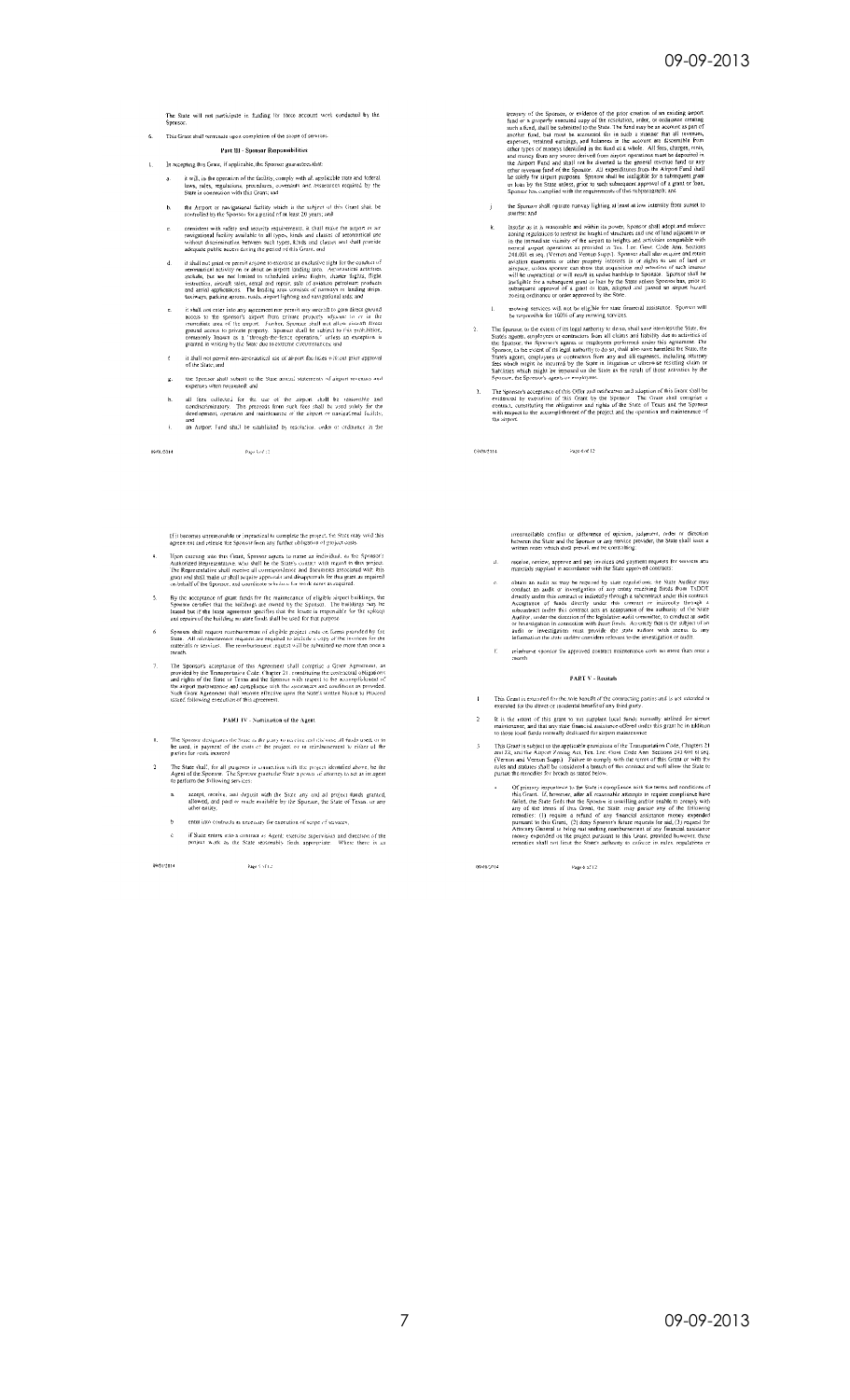oniers as otherwise provided by law, (4) declare this Grant null and void, or (5)<br>any other reniedy available at is wor in equity.

- b. Venue for resolution by a court of competent jurisdiction of any dispute arising<br>under the terms of this Grant, or for enforcement of any of the provisions of this<br>Grant, is specifically set by Grant of the parties in T
- 4. The State reserves the right to antend or withdraw this Grant at any time prior to acceptance by the Spunsor. The acceptance period cannot be greater than 30 days after issuance embess extended by the State.
- This Grant consistuies the full and total understanding of the parties concerning their rights and responsibilities in regard to this project and shall not be meaded, amended, researched to revolved unless such modificatio  $\hat{\underline{s}}$
- All commitments by the Sponsor and the State are subject to constitutional and statutory<br>limitations and restrictions binding upon the Sponsor and the State (including Sections 5<br>and 7 of Article 11 of the Texas Constituti  $\overline{6}$

| Part VI - Acceptances                                                          |                                                                                      |
|--------------------------------------------------------------------------------|--------------------------------------------------------------------------------------|
| Sponsor                                                                        |                                                                                      |
| warranties, covenants, agreements, and all terms and conditions of this Grant. | The County of Winkler. Texas, does ratify and adopt all statements, representations. |
|                                                                                |                                                                                      |
|                                                                                | The County of Winkier, Texas.<br>Snonsor                                             |
| Witness Signature                                                              | Sponsor Signature                                                                    |
| Witness Title                                                                  | Sponsor Title                                                                        |
| <b>Certificate of Attorney</b>                                                 |                                                                                      |
|                                                                                | and contract and contract the state of an agent of Miladelphia. There is the         |

 $\mathbf{I}_1$  and Theve folly examined the Guate statemey for the County of Winkler, Texas, do term is the term of the Guate and the procedings taken by the Sponsor relating to the acceptance of the Grant, and find that the m 

Witness Signature **Community of the Community of Signature** (Community of Signature Community) of Signature (Community) of Signature (Community) of Signature (Community) of Signature (Community) of Signature (Community) of

 $\equiv$   $\qquad$   $\qquad$   $\qquad$   $\qquad$   $\qquad$   $\qquad$   $\qquad$   $\qquad$   $\qquad$   $\qquad$   $\qquad$   $\qquad$   $\qquad$   $\qquad$   $\qquad$   $\qquad$   $\qquad$   $\qquad$   $\qquad$   $\qquad$   $\qquad$   $\qquad$   $\qquad$   $\qquad$   $\qquad$   $\qquad$   $\qquad$   $\qquad$   $\qquad$   $\qquad$   $\qquad$   $\qquad$   $\qquad$   $\qquad$   $\qquad$   $\qquad$ 

 $099002014$ 

Page 7 of 12  $^\circ$ 

 $6951204^\circ$ Page 8 of  $\Omega$ 

Acceptance of the State

Executed by and approved for the Texas Transportation Commission for the purpose and effect<br>of activating and/or earrying out the orders, established policies or work programs and granis<br>heretofore approved and authorized

STATE OF TEXAS<br>TEXAS DEPARTMENT OF TRANSPORTATION

 $8y$ <sub>-1</sub>  $\overline{\phantom{a}}$ 

# Attachment A<br>Scope of Services<br>TxDOT CSJ No.: M1406WNKC

| Eligible Scope Items:      | <b>Fstimated Costs</b> | State Share | Sponsor Share |
|----------------------------|------------------------|-------------|---------------|
|                            | Amount A               | Amount B    | Amount C      |
| <b>GENERAL MAINTENANCE</b> | \$40,000.00            | \$20,000.00 | \$20,000.00   |
| MISCELLANEOUS              | \$0.00                 | \$0.00      | \$0.00        |
| <b>SPECIAL PROJECT</b>     | \$0.00                 | 50.00       | \$0.00        |
| <b>SPECIAL PROJECT</b>     | \$6,00                 | 50.00       | \$0.00        |
| <b>SPECIAL PROJECT</b>     | sa an                  | \$0.00      | \$0.00        |
|                            |                        |             |               |
|                            |                        |             |               |
|                            |                        |             |               |
|                            |                        |             |               |
| Total                      | \$40,000.00            | \$20,000.00 | \$20,000.00   |

Accepted by The County of Winkler, Texas

 $\begin{tabular}{c} \bf - 1 & 1 \\ \bf - 2 & 1 \\ \bf - 3 & 1 \\ \bf - 4 & 1 \\ \bf - 5 & 1 \\ \bf - 5 & 1 \\ \bf - 6 & 1 \\ \bf - 7 & 1 \\ \bf - 8 & 1 \\ \bf - 1 & 1 \\ \bf - 1 & 1 \\ \bf - 1 & 1 \\ \bf - 1 & 1 \\ \bf - 1 & 1 \\ \bf - 1 & 1 \\ \bf - 1 & 1 \\ \bf - 1 & 1 \\ \bf - 1 & 1 \\ \bf - 1 & 1 \\ \bf - 1 & 1 \\ \bf - 1 & 1 \\ \bf - 1 & 1 \\ \bf - 1 & 1 \\ \bf - 1$ 

 $\text{Tr}(\mathbf{k}_{\text{max}}) = \begin{pmatrix} 1 & 0 & 0 & 0 \\ 0 & 0 & 0 & 0 \\ 0 & 0 & 0 & 0 \\ 0 & 0 & 0 & 0 \\ 0 & 0 & 0 & 0 \\ 0 & 0 & 0 & 0 \\ 0 & 0 & 0 & 0 \\ 0 & 0 & 0 & 0 \\ 0 & 0 & 0 & 0 \\ 0 & 0 & 0 & 0 \\ 0 & 0 & 0 & 0 \\ 0 & 0 & 0 & 0 \\ 0 & 0 & 0 & 0 \\ 0 & 0 & 0 & 0 & 0 \\ 0 & 0 & 0 & 0 & 0 \\ 0 & 0 & 0 & 0$ Date:\_\_\_\_\_\_\_

Notes: (explanations of any specifications or variances as needed for above scope items)

 $\rm{GEMERAL\_MANITENANCE}$ . As needed, Steama may general for gervice/purchase materials for routine maintenance/intervenent of angoting assumption and operator of angoting assumption of an analysis of propagation and operated fuel a

Only work items as described in Attachment A, Scope of Services of this Grant are<br>reimbursable under this grant.

09/01/2014

 $\label{eq:2.1} \mathbf{Page}(9)\in\mathbb{C}$ 

 $1596199914$ Pape 23 of 12

09-09-2013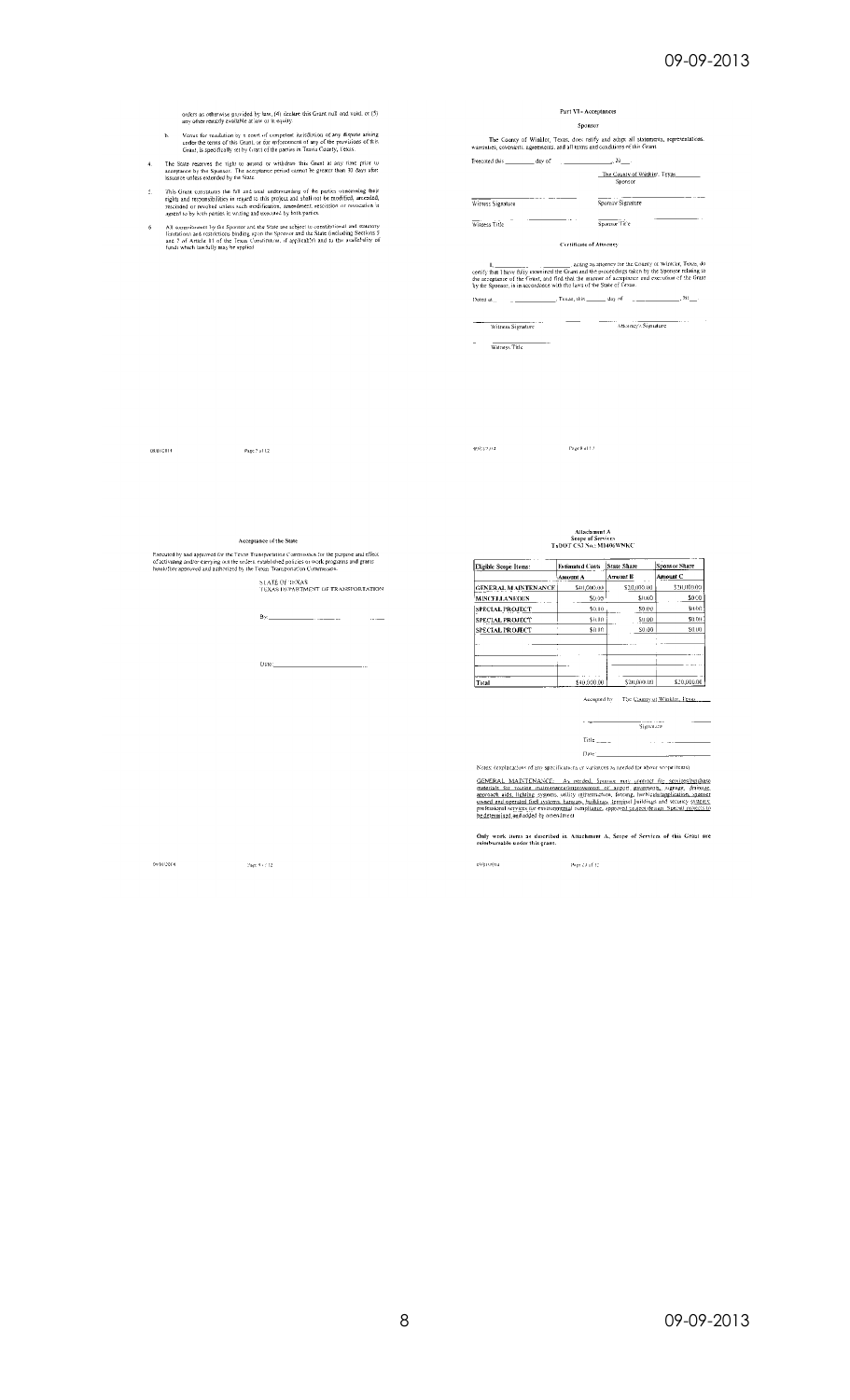| CERTIFICATION OF AIRPORT FUND                                                                                                                                                                                                                                                                                                                                                                                                                                                                                                                                                                                                                                                                                            | DESIGNATION OF SPONSOR'S AUTHORIZED REPRESENTATIVE                                                                                                                                                                                                                                                                                                                 |
|--------------------------------------------------------------------------------------------------------------------------------------------------------------------------------------------------------------------------------------------------------------------------------------------------------------------------------------------------------------------------------------------------------------------------------------------------------------------------------------------------------------------------------------------------------------------------------------------------------------------------------------------------------------------------------------------------------------------------|--------------------------------------------------------------------------------------------------------------------------------------------------------------------------------------------------------------------------------------------------------------------------------------------------------------------------------------------------------------------|
| M1406WNKC<br>TxDOT CSJ No:                                                                                                                                                                                                                                                                                                                                                                                                                                                                                                                                                                                                                                                                                               | TxDOT CSI Number. M1406WNKC                                                                                                                                                                                                                                                                                                                                        |
| The County of Winkler does certify that an Amport Fund has been established for the Sponsor.<br>and that all fees, charges, rents, and money from any source derived from airport operations will<br>be deposited for the benefit of the Airport Fund and will not be diverted for other general<br>revenue fund expenditures or any other special fund of the Sponsor and that all expenditures<br>from the Fund will be solely for airport purposes. The fund may be an account as part of another<br>fund, but must be accounted for in such a manner that all revenues, expenses, retained carnings,<br>and balances in the account are discernible from other types of moneys identified in the fund as a<br>whole. | The County of Winkler designates, ___ __ __ ___ (Name, Title)<br>as the Sponsor's authorized representative, who shall receive all correspondence and documents<br>associated with this grant and who shall make or shall acquire approvals and disapprovals for<br>this grant as required on behalf of the Sponsor.<br>The County of Winkler, Texas<br>(Seconder) |
| The County of Winkler, Texas<br>(Spensor)                                                                                                                                                                                                                                                                                                                                                                                                                                                                                                                                                                                                                                                                                | Bv:<br>the contract of the contract of the                                                                                                                                                                                                                                                                                                                         |
| $B_2$ and $B_3$<br>Title                                                                                                                                                                                                                                                                                                                                                                                                                                                                                                                                                                                                                                                                                                 | Date:<br><u> 1989 - Jan Barbara Barbara</u>                                                                                                                                                                                                                                                                                                                        |
| Date:                                                                                                                                                                                                                                                                                                                                                                                                                                                                                                                                                                                                                                                                                                                    | DESIGNATED REPRESENTATIVE                                                                                                                                                                                                                                                                                                                                          |
| State of Texas Single Audit Requirements                                                                                                                                                                                                                                                                                                                                                                                                                                                                                                                                                                                                                                                                                 | Masling Address: The Commission of the Contract of the Contract of the Contract of the Contract of the Contract of the Contract of the Contract of the Contract of the Contract of the Contract of the Contract of the Contrac                                                                                                                                     |
| (Designated Representation) [1] . , do dentify that the County of Winkler will comply with all<br>requirements of the State of Texas Single Auda Act if the County of Winkler spends or receives<br>more than \$500,000 in any funding sources during this fiscal year. And in following those<br>requirements, the County of Winkler will submit the report to the audit division of the Texas<br>Department of Transportation. If your entity did not meet the threshold of \$500,000,00 in grant<br>expenditures, please submit a letter indicating that your entity is not required to have a State<br>Single Audit performed for the most recent audited fiscal year.                                               | Ovemight Mailing Address:                                                                                                                                                                                                                                                                                                                                          |
| Signature                                                                                                                                                                                                                                                                                                                                                                                                                                                                                                                                                                                                                                                                                                                | Telephone/Fax Number:                                                                                                                                                                                                                                                                                                                                              |
| Title                                                                                                                                                                                                                                                                                                                                                                                                                                                                                                                                                                                                                                                                                                                    | Fmail address                                                                                                                                                                                                                                                                                                                                                      |
| Date                                                                                                                                                                                                                                                                                                                                                                                                                                                                                                                                                                                                                                                                                                                     |                                                                                                                                                                                                                                                                                                                                                                    |
| Page 11 of 12<br>69.61.2014                                                                                                                                                                                                                                                                                                                                                                                                                                                                                                                                                                                                                                                                                              | Page 12 of 12<br>49441.2014                                                                                                                                                                                                                                                                                                                                        |

A motion was made by Commissioner Thompson and seconded by Commissioner Neal to approve Agreement between Winkler County and Winkler County Memorial Hospital for the period of October 01, 2013 through September 30, 2014 for the preparation of meals for the home delivered meal program; which motion became an order of the Court upon the following vote:

Ayes: Commissioners Stevens, Wolf, Neal and Thompson Noes: None

| <b>AGREEMENT</b><br>This Agreement is entered into, by and between Winkler County and Winkler County<br>Memorial Hospital, for the period October 1, 2013, through September 30, 2014, and<br>may be renewed without interruption with the agreement of both parties.                                                          | Winkler County Memorial Hospital will bill Winkler County on or before the 10 <sup>2</sup> day of<br>each month for the meals prepared during the previous month in accordance with this<br>agreement. Winkler County will pay Winkler County Memorial Hospital at the rate of<br>\$4.25 per meal within 30 days after receipt of said monthly statement. |  |  |
|--------------------------------------------------------------------------------------------------------------------------------------------------------------------------------------------------------------------------------------------------------------------------------------------------------------------------------|-----------------------------------------------------------------------------------------------------------------------------------------------------------------------------------------------------------------------------------------------------------------------------------------------------------------------------------------------------------|--|--|
| Winkler County Memorial Hospital is an acute care hospital owned and operated by<br>Winkler County and has food preparation facilities and staff                                                                                                                                                                               | This Agreement may be terminated upon 30 days written notice by either party.<br>Executed effective September 9, 2013.                                                                                                                                                                                                                                    |  |  |
| Winkler County is the contracting entity for federal and state funds (Title XIX, Title XX,<br>C-1 and C-2) and provides meals to eligible persons within the county<br>Winkler County desires to contract with Winkler County Memorial Hospital for food<br>preparation in accordance with the following terms and conditions. | Winkler County<br>P.O. Drawet Y.<br>Kermit, Texas 79745<br>BY<br>Bonnie Leck<br>Winkler County Judge                                                                                                                                                                                                                                                      |  |  |
| Winkler County Memorial Hospital will prevare meals on site in accordance with<br>guidelines furnished by the funding agencies, and the number of meals to be prepared<br>daily will be directed by the Meals Program Coordinator.                                                                                             | leptercher 9, 2013<br>Date<br>Winkler County Memorial Hospital<br>P.O. Drawer H.<br>Kermit, Texas 79745                                                                                                                                                                                                                                                   |  |  |
| In addition to the cooking site, personnel and equipment, Winkler County Memorial<br>Hospital will fumish the raw food, packaging and professional dietary supervision as<br>required.                                                                                                                                         | BY.<br><b>Bill Ernst</b><br>Administrator<br>Date                                                                                                                                                                                                                                                                                                         |  |  |
|                                                                                                                                                                                                                                                                                                                                | D.                                                                                                                                                                                                                                                                                                                                                        |  |  |

A motion was made by Commissioner Neal and seconded by Commissioner Thompson to approve Interlocal Cooperation Contract between the Texas Department of Public Safety and Winkler County for the period of September 01, 2013 through August 31, 2015 for DPS Reprographic and Distribution Services; which motion became an order of the Court upon the following vote: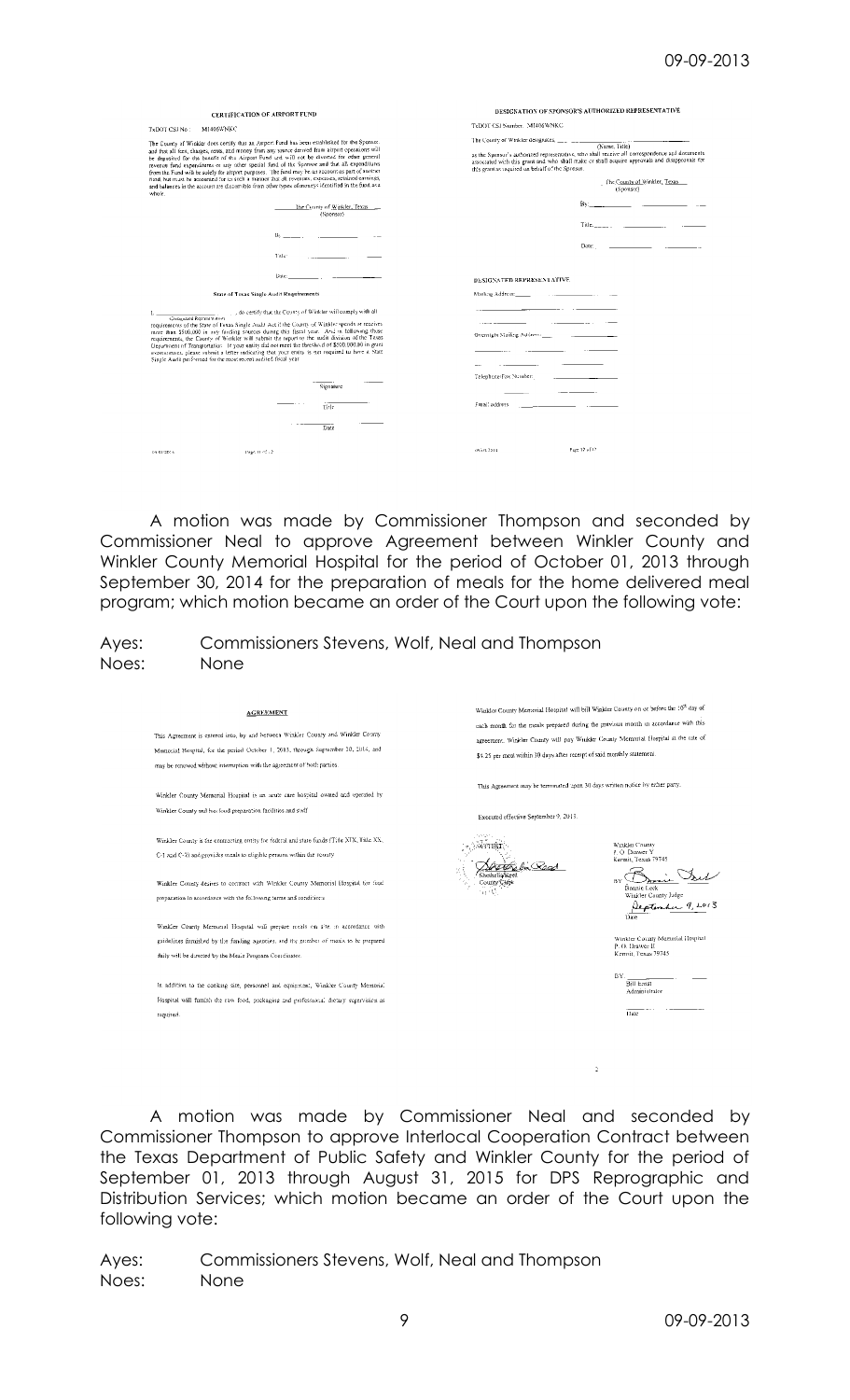TEXAS DEPARTMENT OF PUBLIC SAFETY 80X 4087 = AUSTIN<br>512/424-2000<br>www.dps.texas.gov



May 31, 2013

⋘

#### To Whom It May Concern:

The Texas Department of Public Safety Interlocal Cooperation Contract will expire August 31,<br>2013. Enclosed is the revised contract effective September 1, 2013 through August 31, 2015 If your agency is interested in purchasing intoxityzer mouthpices, alcehol blood test kits, gunshot<br>residue kits, urine specimen kits of syringe transport tubes, we must have a current coutract on file<br>before your order ca

Please note that an Interlocal Cooperation Contract is not required to obtain printed materials. Sincerely,

# $R_{\text{W}}$

Bruce Tabor, Director,<br>Reprographies & Distribution Services

|   | INTERLOCAL COOPERATION CONTRACT<br>DPS, REPROGRAPHICS & DISTRIBUTION SERVICES<br>P.O. BOX 15999<br>AUSTIN, TEXAS 78761-5999                                                                                                                                                                                                                                                                                                                                |
|---|------------------------------------------------------------------------------------------------------------------------------------------------------------------------------------------------------------------------------------------------------------------------------------------------------------------------------------------------------------------------------------------------------------------------------------------------------------|
|   | THE STATE OF TEXAS                                                                                                                                                                                                                                                                                                                                                                                                                                         |
|   | <b>COUNTY OF TRAVIS</b>                                                                                                                                                                                                                                                                                                                                                                                                                                    |
|   | THIS CONTRACT is extered into by and hetween the Texas Department of Public Safety and the<br>local government agency shown below as the Contract Partics, pursuant to the authority granted and in<br>compliance with the provisions of "The Interlocal Cooperation Contract Act," Government Code, Chapter<br>791, and in furthermice of the responsibilities of the Toxas Department of Public Safety as provided in<br>Government Code, Chapter 414.   |
| Ï | <b>CONTRACTING PARTIES</b>                                                                                                                                                                                                                                                                                                                                                                                                                                 |
|   | The Receiving Agency:                                                                                                                                                                                                                                                                                                                                                                                                                                      |
|   | Complete Address:<br>Street Address<br>City and State<br>∕m Code                                                                                                                                                                                                                                                                                                                                                                                           |
|   | The Performing Agency: Texas Department of Public Safety                                                                                                                                                                                                                                                                                                                                                                                                   |
| n | STATEMENT OF SERVICE TO BE PERFORMED:                                                                                                                                                                                                                                                                                                                                                                                                                      |
|   | The Texas Department of Fublic Safety will provide, in accordance with the procedures set forth<br>in Department rules, certain forms, manuals, gunshot resulte ket, and supplies for the Receiving<br>Agency to use in the Breath Testing and Laboratory Alcobol and Drug Testing Program. The<br>purpose and objective of this Contract is to control and establish imitions procedures, paperwick<br>and supplies used in the above mentioned programs. |

BASIS FOR CALCULATING COSTS

Cost shall be in accordance with the attached document (revised price sheet).  $\bar{\nu}$ PAYMENT FOR SUPPLIES:

Receiving Agency shall submit field payment to the Department of Public Safety at the time of<br>order. Payment shall be made from the Receiving Agency's current tevenues.

TERMS OF CONTRACT.  $\mathbf{v}$ 

This Contract shall become effective September 1, 2013 and shall terminate on August 31, 2015

**E CADERSIGNED CONTRACTING PARTIES** hand imaginates to the failing term<br>attack the multiply understood find that Contract studies of the failence<br>of the second particular procedure of said party. The processes<br>the consequ

-<br>LGOM / / YOR TUNTY SARLON' //<br>COURTS ST - SCRAGE - INDERCTION

| RECEIVING AGENCY           | PERFORMING AGENCY                                          |  |  |
|----------------------------|------------------------------------------------------------|--|--|
| Name of Agency             | <b>JEXAS DEPARTMENT OF PUBLIC SAFRTY</b><br>Name of Agency |  |  |
| By<br>Authorized Signature | By, $\frac{1}{1}$<br>Authorized Signature                  |  |  |
| Title                      | Title                                                      |  |  |
| Date:                      | Date.                                                      |  |  |

#### **INTRODUCTION**

The Texas Department of Public Safety is stocking certain forms, manuals, ginistic residue kit, and supplies for the Intoxilyzer Breath Testing Program and the Laboratory Alcohol and Drug Testing Program for all Texas caties, counties and state Department of Public Safety operations. This is being done to control uniformity of procedures, consistency of paper work and supplies of the Breath Testing Program and the Laboratory Alcohol and Drug Testing Program thus strengthening our position in court should the need arise. We will also be able to take advantage of volume buying thus passing on the savings to you, the customer. Certain minimum quantities and packaging will be required in order to be as efficient as possible. The prices will differ between DPS and non-DPS users. The non-DPS agencies will be charged a slightly higher price due to all administrative and handling expense and will be required by law to have an Interlocal Cooperation Contract on file with Reprographics & Distribution Services for any supply item such as mouthpieces, alcohol blood tests kits, gunshot residue kit and urine specimen kit. An Interlocal Contract is not required for printed materials  $\mathbf{W}\mathbf{c}$ strongly urge that all purchases be discussed and coordinated with your local Breath Test Program Technical Supervisor and/or DPS Readquarters Laboratory Alcohol and Drug Testing Program personnel. These individuals are familiar with the ordering procedure and should be aware of any price changes. The Technical Supervisor or Laboratory Alcohol and Drug Testing personnel will also be in a position to advise the purchaser of the quantities of supplies that will be needed.

 $\bar{\omega}$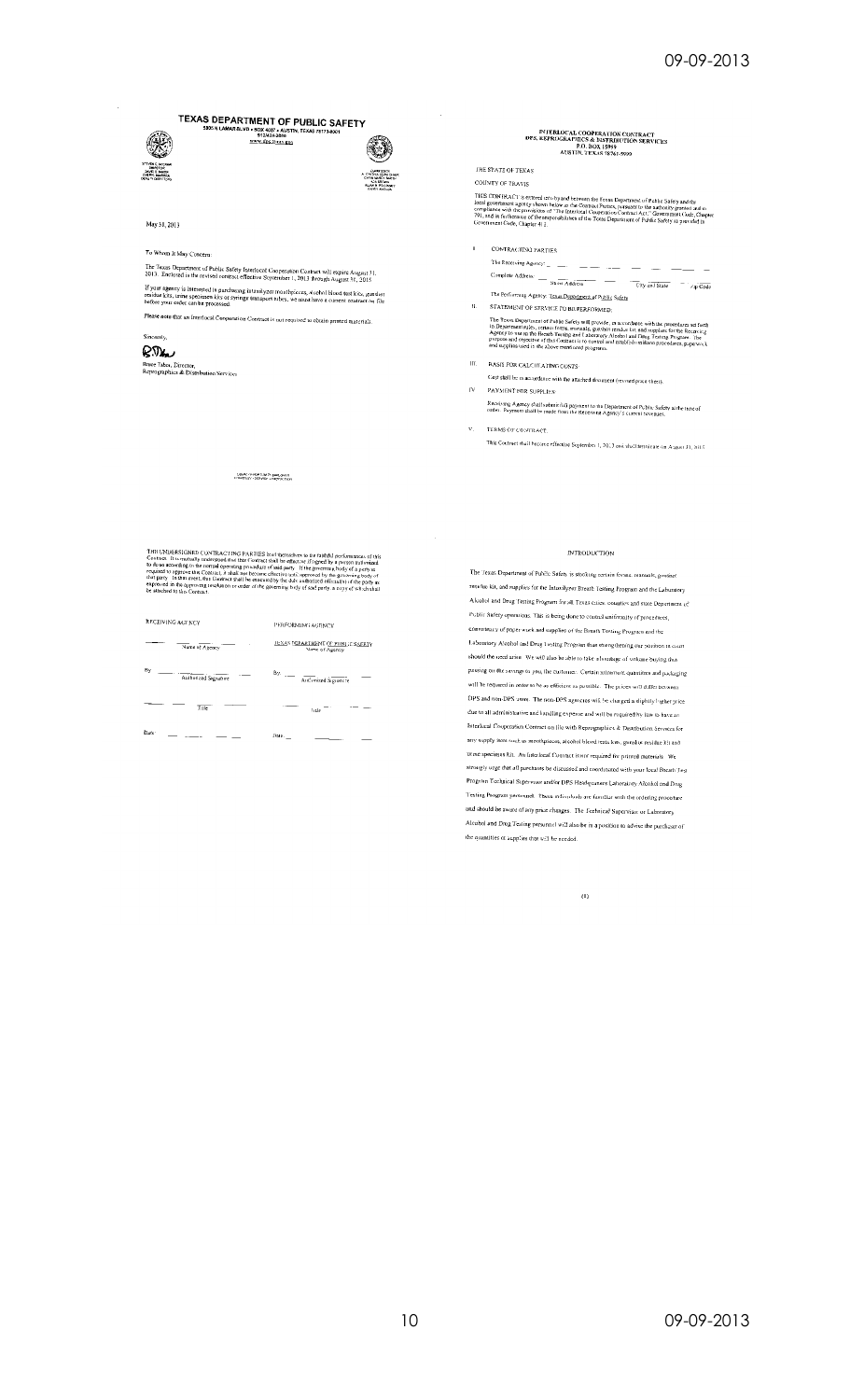|                                         |                                                                                                                                                   |                                                                     |                                                    |                             |                                                            | NON DPS AGENCIES PRICE SHEET                                                     |                    |               |              |
|-----------------------------------------|---------------------------------------------------------------------------------------------------------------------------------------------------|---------------------------------------------------------------------|----------------------------------------------------|-----------------------------|------------------------------------------------------------|----------------------------------------------------------------------------------|--------------------|---------------|--------------|
| <b>INSTRUCTIONS FOR THE PURCHASE OF</b> |                                                                                                                                                   |                                                                     | AN INTERLOCAL COOPERATION CONTRACT IS NOT REQUIRED |                             |                                                            |                                                                                  |                    |               |              |
|                                         | INFOXILYZER BREATH TESTING AND LABORATORY ALCOHOLORUG TESTING                                                                                     |                                                                     |                                                    |                             | TO PURCHASE PRINTED MATERIALS BELOW                        |                                                                                  |                    |               |              |
|                                         |                                                                                                                                                   | SUPPLIES AND GUN SHOT RESIDUE KIT                                   |                                                    |                             |                                                            | PRICES SUBJECT TO CHANGE WITHOUT NOTICE                                          |                    |               |              |
| I.                                      |                                                                                                                                                   |                                                                     |                                                    |                             |                                                            | THESE ITEMS MUST BE PRE-PAID                                                     |                    |               |              |
|                                         | Submit your request on your department letterhead using the sample on page 5.                                                                     |                                                                     |                                                    |                             |                                                            | <b>QUANTITY DESCRIPTION</b>                                                      | MINIMUM OCANTITY   |               |              |
|                                         | This request must have an authorized signature and the name and phone number of                                                                   |                                                                     |                                                    |                             |                                                            |                                                                                  |                    | <b>PRICES</b> | TOTAL AMQUNT |
|                                         | a contact person. Also, furnish exemption number if tax exempt.                                                                                   |                                                                     |                                                    |                             |                                                            | DIC 13 PEACE OFFICERS SWORN RISPORT (Rev. 9-01) 2AD 50 SR15                      |                    | 52.50/PAD     | 50.00        |
|                                         | Attach pages 3 and 4 to include requested items and total amount due.                                                                             |                                                                     |                                                    |                             |                                                            | DIC 23A SPECIMEN ROUTING REPORT                                                  | PAD 50 SRTS        | \$2,569 AD    | _\$0.0Q      |
|                                         | This request should be addressed to:                                                                                                              |                                                                     |                                                    |                             |                                                            | DIC 24 STATUTORY WARNING                                                         | PAD SESPTS         | \$2.50 PAD    | 50.00        |
|                                         |                                                                                                                                                   | DPS GENERAL STORES                                                  |                                                    |                             |                                                            |                                                                                  |                    |               |              |
|                                         |                                                                                                                                                   | P.O.BOX 15999                                                       |                                                    |                             |                                                            | DIC 25 NUTICE OF SUSPENSION                                                      | PAU 50 SETS        | \$7.53/PAD    | \$0.00       |
|                                         |                                                                                                                                                   | AUSTIN, TEXAS 78761-5999                                            |                                                    |                             |                                                            | DIC 54 PAACE OFFICER'S SWOEN<br>REPORT COMM MOTOR VERICLE.                       | PAD SCSFTS         | \$2.90/PAD    | \$0.00       |
| $\overline{2}$ .                        | Prices will be subject to cliange on a periodic basis and include shipping and handling                                                           |                                                                     |                                                    |                             |                                                            |                                                                                  |                    |               |              |
| $\overline{\mathbf{3}}$                 |                                                                                                                                                   |                                                                     |                                                    |                             |                                                            | DIC 55 STATUTORY WARNING<br>COMMERCIAL MOTOR VEHICLE OPERATORS.                  | PAD 50 SFTS.       | \$2,50/PAD    | \$0.00       |
|                                         | Submit check or money order made out to the Department of Public Safety,<br>General Stores, along with your request.                              |                                                                     |                                                    |                             |                                                            | DIC 56 BREATH TEST DARISHICAL                                                    | PAD 50 SETS        | \$2.50/PAD    | \$0.00       |
|                                         |                                                                                                                                                   |                                                                     |                                                    |                             |                                                            | SUPERVISOR AFFIDAVIT                                                             |                    |               |              |
| $\overline{4}$                          | Our minimum stock quantities for non DPS agencies of Intoxilyzer Breath Testing                                                                   |                                                                     |                                                    |                             |                                                            | DIC ST. NOTICE OF DISQUALIFICATION (Rev. 9-01).                                  | PAD 56 SETS        | \$2.50/PAD    | \$0.00       |
|                                         | and Alcohol/Drug testing supplies and printed materials will be listed on pages 3 and 4.                                                          |                                                                     |                                                    |                             | DIC SPANISH FORMS:                                         |                                                                                  |                    |               |              |
|                                         | Minimum quantifies must be adhered to                                                                                                             |                                                                     |                                                    |                             |                                                            | DIC 248 DWI STATUTORY WARNING                                                    | PAD 50 SHTS        | \$2,50/PAD    | \$0.00       |
| 5                                       |                                                                                                                                                   |                                                                     |                                                    |                             |                                                            | DIC ISS NOTICE OF SUSPENSION                                                     | PAD SV SETS        | \$2.56.2AD    | \$0.00       |
|                                         | If you have any questions concerning this procedure, please contact:                                                                              |                                                                     |                                                    |                             |                                                            | THE 578 NOTICE OF DISQUALIFICATION.                                              |                    |               |              |
|                                         |                                                                                                                                                   | DPS GENERAL STORES                                                  |                                                    |                             |                                                            |                                                                                  | PAC 10 SETS        | \$2.50 PAD    | \$000        |
|                                         |                                                                                                                                                   | 512-424-5424                                                        |                                                    |                             | THE FORMS:                                                 | THE LOFFENSE REPORT                                                              |                    |               |              |
|                                         |                                                                                                                                                   | 512-424-5718                                                        |                                                    |                             |                                                            |                                                                                  | PAN OF 103 SHI-RIS | S. SWPATE     | \$0.00       |
|                                         |                                                                                                                                                   | (2)                                                                 |                                                    |                             |                                                            | THE 14 SEST SCORING SHEET                                                        | PAD OF THE SHEETS. | \$2,50 PAD    | \$0.00       |
|                                         | THE SE STATISTICS ALTHORIZATION<br>MANDATORY BLOOD SPECIMEN<br>THP 514 AFFIDAVIT OF PERSON<br>WHO WITHING WILLOOD<br>TRP/BR 38 INTOXILYZER MANUAL | PAD OF TOPSTEETS<br>PAD OF JUNISIAIRETS<br>(BINDER 1535 & CONTENTS) | \$2.50 P.A.D<br>\$2,50/PAD<br>57.00 EACT           | \$0.00<br>50.00<br>- \$0 00 |                                                            |                                                                                  |                    |               |              |
|                                         | * MUNICIPALITIES AND COUNTIES MUST HAVE AN INTERLOCAL CONTRACT                                                                                    | <b>ON FILE TO PURCHASE ITEMS BELOW</b>                              |                                                    |                             |                                                            |                                                                                  |                    |               |              |
|                                         | PRICES SUBJECT TO CHANGE WITHOUT NOTICE                                                                                                           |                                                                     |                                                    |                             |                                                            | USING YOUR LETTERHEAD, PRINT THIS PAGE,                                          |                    |               |              |
|                                         |                                                                                                                                                   | <b>THESE ITEMS MUST BE PRE-PAID</b>                                 |                                                    |                             | ATTACH ORDER SHEETS, AND MAIL TO:<br><b>GENERAL STORES</b> |                                                                                  |                    |               |              |
| QUANTITY                                | <b>DESCRIPTION</b>                                                                                                                                | MINIMUM QUANTITY                                                    | <b>PRICES</b>                                      | <b>TQTAL AMOUNT</b>         |                                                            | P.O. BOX 15999                                                                   |                    |               |              |
|                                         |                                                                                                                                                   | <b>LPKO of LS EACH</b>                                              |                                                    |                             |                                                            | AUSTIN, TEXAS 78761-5999                                                         |                    |               |              |
|                                         | * PBT (MOUTHPIECES)<br>(PORTABLE BREATH TESTING TUBS)                                                                                             |                                                                     | <b>M.SOFPKG</b>                                    | .S0.OD                      |                                                            | DATE                                                                             |                    |               |              |
|                                         | * INTOXIEVZER MOUTRE ECES                                                                                                                         | TPKG 32° PACE                                                       | \$4,50/26/6                                        | \$0.00                      |                                                            |                                                                                  |                    |               |              |
|                                         | * ALCOHOL II' DOD TEST KIT                                                                                                                        | <b>LEACH</b>                                                        | \$5.00 BACH                                        | \$0,00                      |                                                            | Gentlemen:                                                                       |                    |               |              |
|                                         | * URINE SPECIMEN TENT NIT                                                                                                                         | LeACH                                                               | \$4,50/EA/177                                      | \$0.00                      |                                                            | Please enter our purchase order for the attached supplies. My check is enclosed. |                    |               |              |
|                                         | * SYRINGE TRANSPORT IT INES                                                                                                                       | <b>DEACH</b>                                                        | \$3,50/EACH                                        |                             |                                                            | Sincerely,                                                                       |                    |               |              |
|                                         | * GUNSEOT RESIDUE KH                                                                                                                              | FEACH                                                               |                                                    | \$0.00                      |                                                            | an an a                                                                          |                    |               |              |
|                                         |                                                                                                                                                   |                                                                     | \$5,56/BACH                                        | \$0.00                      | Title                                                      |                                                                                  |                    |               |              |
|                                         |                                                                                                                                                   |                                                                     | <b>JOTAL ENCLOSED</b><br>(from from pages 3 & 4)   | \$0,00                      |                                                            | Tax exempt number                                                                |                    |               |              |
|                                         |                                                                                                                                                   |                                                                     |                                                    |                             |                                                            | Contact person                                                                   | Phone number       |               |              |
|                                         | MAIL ORDERS AND PAYMENTS TO:                                                                                                                      |                                                                     |                                                    |                             | Physical Address (City, State, Zip).                       |                                                                                  |                    |               |              |
|                                         | <b>GENERAL STORES</b><br>P.O. BOX 15999                                                                                                           |                                                                     |                                                    |                             |                                                            |                                                                                  |                    |               |              |
|                                         |                                                                                                                                                   | AUSTIN, TEXAS 78761-5999                                            |                                                    |                             |                                                            |                                                                                  |                    |               |              |
|                                         |                                                                                                                                                   | 512-424-5424                                                        |                                                    |                             |                                                            | Email Address                                                                    |                    |               |              |
|                                         |                                                                                                                                                   | 512-424-5718                                                        |                                                    |                             |                                                            |                                                                                  |                    |               |              |
|                                         |                                                                                                                                                   | (4)                                                                 |                                                    |                             |                                                            | (5)                                                                              |                    |               |              |

A motion was made by Commissioner Thompson and seconded by Commissioner Stevens to approve Contract between Winkler County and DELCOM, INC. for internet services at Courthouse from budgeted funds; which motion became an order of the Court upon the following vote: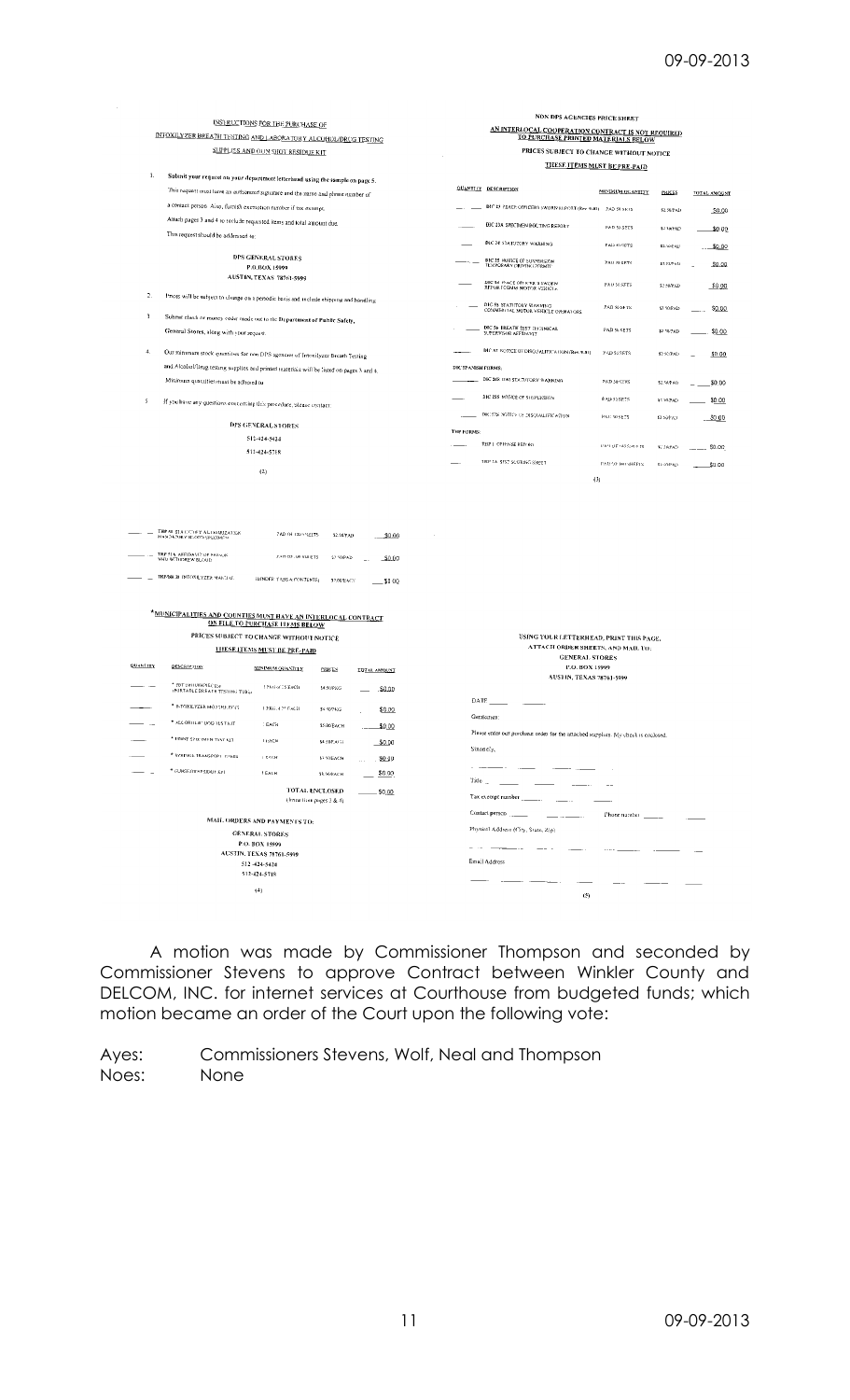$4/5/2013$ 



#### SERVICE ORDER FORM

| Billing Address: 112 South Poplar Street (1998) (1999) (2009) (2009) (2009) (2009) (2009) (2009) (2009) (2009) |  |
|----------------------------------------------------------------------------------------------------------------|--|
|                                                                                                                |  |
|                                                                                                                |  |
|                                                                                                                |  |
|                                                                                                                |  |
|                                                                                                                |  |
|                                                                                                                |  |
| Please attach tax exempt certificate                                                                           |  |
|                                                                                                                |  |

|                                                                                                   | INTERNET AND DATA INFORMATION                                                                                           |  |
|---------------------------------------------------------------------------------------------------|-------------------------------------------------------------------------------------------------------------------------|--|
|                                                                                                   |                                                                                                                         |  |
| Sa router in place? UVos UNo HYes, Make: _____________ Model: ______________ Wireless? UVes [ PMo |                                                                                                                         |  |
| Do you have a Network Services Provider? Tres                                                     |                                                                                                                         |  |
|                                                                                                   |                                                                                                                         |  |
| DELCOM Network Services Required?   TYes. No                                                      | (OELCOM provides one (1) hour of network services, during the initial installation of Internet services, at no charge). |  |
|                                                                                                   |                                                                                                                         |  |
|                                                                                                   |                                                                                                                         |  |
|                                                                                                   |                                                                                                                         |  |
| <b>Provident Control of the Control Control</b>                                                   | PHONE/VOICE                                                                                                             |  |

| Pian:<br>Available in 2014                             |                    |  |
|--------------------------------------------------------|--------------------|--|
| Keep Existing Fel. Number(s)?<br>$\Box$ Yes $\Box$ No. |                    |  |
| If Yes, List Current Telephone Number(s): ______       |                    |  |
| Keep current Long Distance Provider? TVes TV No        | (Dristin comments) |  |
|                                                        |                    |  |
| Do you want a P'C freeze?<br>l No<br>$ v_{ac} $        |                    |  |
|                                                        |                    |  |

A PIC Preeze (Primary Interestangle Carrier freeze) is an option with your LFC (local exchange carrier or "Prena Company") to<br>block your teleptions (Insig) from being switched to anothim long distance camer wahrout your or

.<br>Fage 1 of 4



|                                                                                     | <b>AUTHORIZED USERIST</b>          |                                                                                                                                                                                                                                      |
|-------------------------------------------------------------------------------------|------------------------------------|--------------------------------------------------------------------------------------------------------------------------------------------------------------------------------------------------------------------------------------|
| The released If you wish to add them to your account, please complete the following |                                    | you have an authorized person(s) who will be contacting DELCOM's office in regards to billing inquiries such as<br>lances, address changes, call records, etc., it is required they be listed on your account before any information |
| Name<br>Ms. Willhelm                                                                | Title<br>Winkler County<br>Auditor | <b>Contact Number</b>                                                                                                                                                                                                                |

|                                     |  | $\sim$ |
|-------------------------------------|--|--------|
|                                     |  |        |
| Crount Holders Name (please print): |  |        |

unt Holders Signature: \_

If you have an a<br>balances, addre<br>will be released

Page 3 of 4

 $4/5/2013$ 

**DELCOM** AUDIO CONFERENCING

Moderator Code: \_\_\_\_\_\_\_<br>Participant Code: \_\_\_\_\_\_\_\_\_ <u>.</u> **DIRECTORY LISTING FORM** 

Plan: Available 2014  $BDR$ 

Non-Published:\_\_\_\_\_\_\_\_\_  $\equiv$   $\equiv$ Listed Name: Listed Phone Number:  $\overline{\phantom{a}}$ Listed Address<sup>.</sup> ...  $-$ Additional Ustings  $\frac{1}{2} \left( \frac{1}{2} \right) \left( \frac{1}{2} \right) \left( \frac{1}{2} \right)$  $\overline{\phantom{a}}$  $\overline{\phantom{a}}$  $\overline{\phantom{a}}$ Vellow Page heading (if applicable): - - $\overline{\phantom{a}}$  $-$ Show Detailed Listings Below:

.<br>Page 2 of 4



Under federal law, you have the right and DELCOM has the duty to protect the confidentiality of information contained and the state of the state of the contained information include the information include the information

DELCOM respects the privacy of its customer's CPNI and takes its responsibility to protect your information<br>seriously. For this reason, DELCOM requires the establishment of an account password and that password<br>must be pro

If the password is lost or forgotten, please use the following question[s] and answer(s) to re-establish the password. Questions

| 1 Personal Security Question:                                          |
|------------------------------------------------------------------------|
| 2. Or, what elementary school did you attend in 3 <sup>rd</sup> grade? |

 $\frac{1}{a}$ . . . . . . . <u>.</u> . . . . . . . . .

CONTRACT TERMS AND LETTER OF AUTHORIZATION Customer Signature: المناسب Date.

Anne Lynch Date - 42 .<br>Return via ernäu ar far toll<u>itverhöldigteg do</u>n lar (915) 964 *2753.* signed of a  $4/5/1013$ 

09-09-2013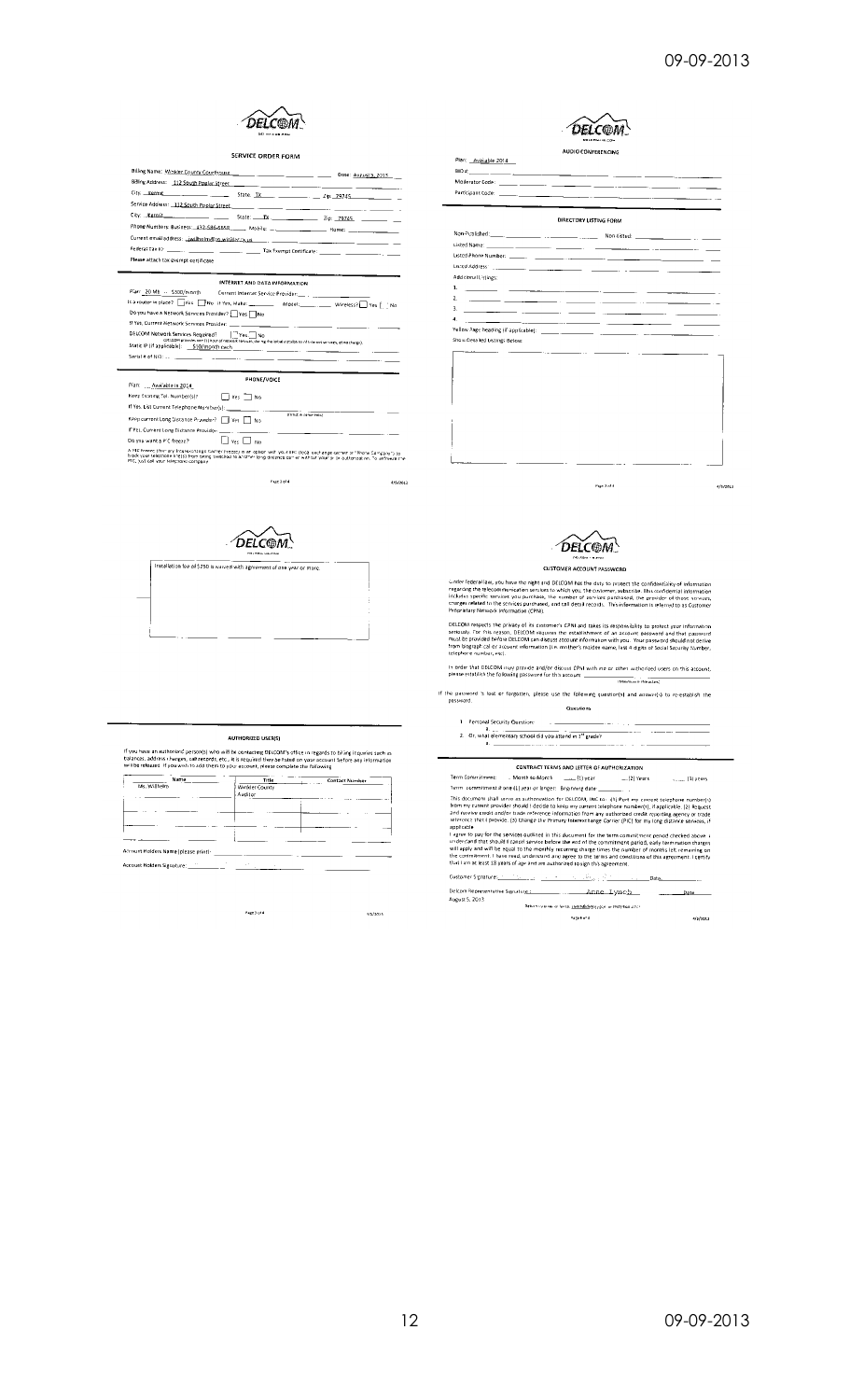

**Jelcom Bus Sacs Prefine** 



 $2<sub>5</sub>12$ 

A motion was made by Commissioner Neal and seconded by Commissioner Wolf to approve quote of Approtex Corporation in the approximate amount of \$11,000.00 for installation of surveillance camera security system in Winkler County Courthouse, if an additional ninth (9th) camera can be added without expanding system, to be paid from Courthouse Security fund; which motion became an order of the Court upon the following vote:

**Gelco in Bus**, Sess. 200ma

Ayes: Commissioners Stevens, Wolf, Neal and Thompson Noes: None

A motion was made by Commissioner Wolf and seconded by Commissioner Stevens to approve request of Commissioner, Precinct No. 2, to accept quote of Approtex Corporation in the approximate amount of \$11,913.00 for installation of surveillance cameras in County Park in Wink to be paid from budgeted maintenance funds; which motion became an order of the Court upon the following vote:

Ayes: Commissioners Stevens, Wolf, Neal and Thompson Noes: None

A motion was made by Commissioner Neal and seconded by Commissioner Thompson to approve request of Commissioner, Precinct No. 3, to purchase refrigerator and icemaker for Maintenance Barn at County Park in Kermit in the approximate amount of \$3,735.00 from budgeted funds not used; which motion became an order of the Court upon the following vote:

Ayes: Commissioners Stevens, Wolf, Neal and Thompson Noes: None

A motion was made by Commissioner Neal and seconded by Commissioner Thompson to approve purchase of office furniture in the approximate amount of \$5,500.00, purchase of ammunition in the approximate amount of \$1,000.00 and purchase of office stationery in the approximate amount of \$1,000.00 for Adult Probation Office from Adult Probation Evaluation Funds; which motion became an order of the Court upon the following vote: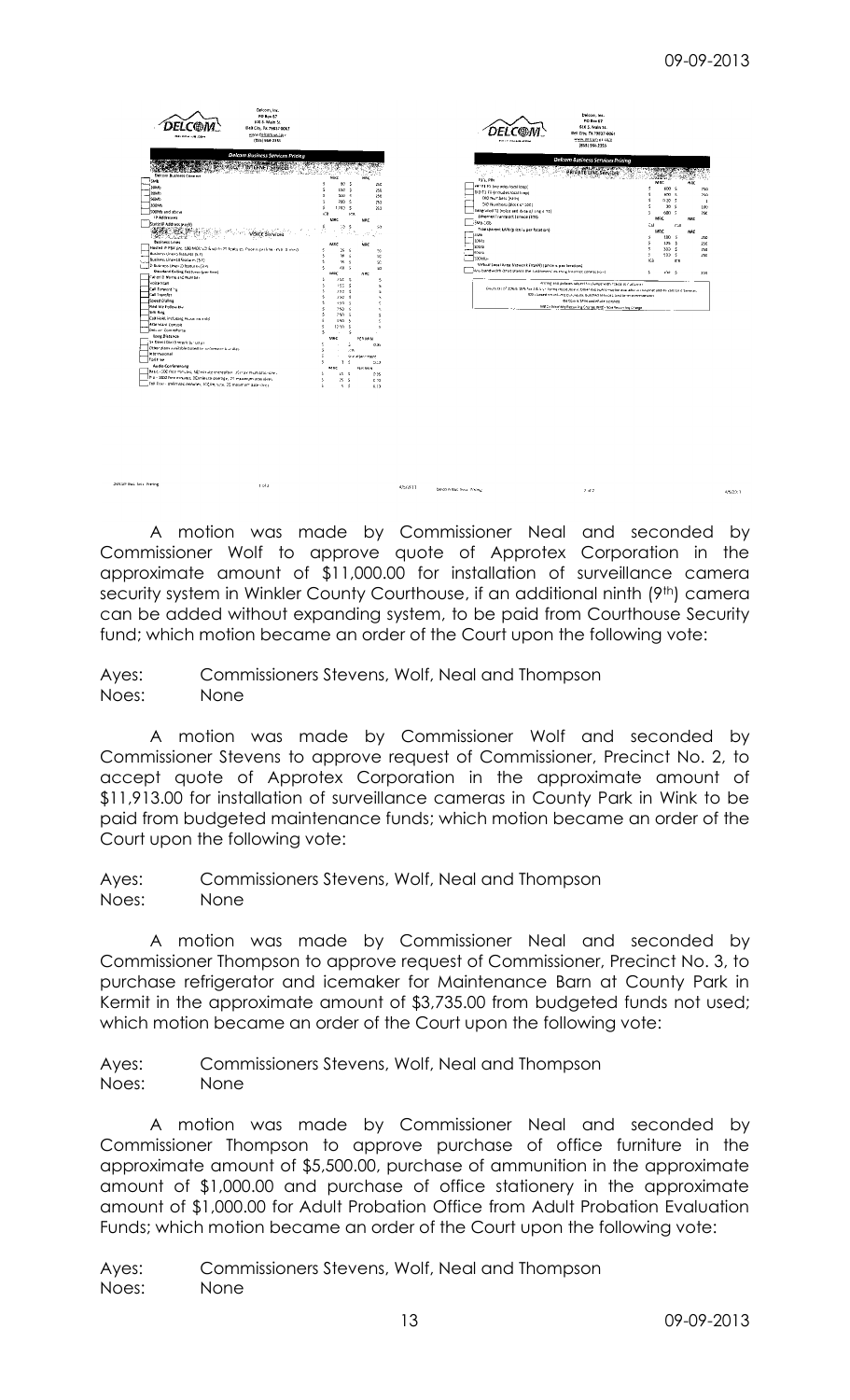A motion was made by Commissioner Neal and seconded by Commissioner Thompson to approve Certificate of Substantial Completion of Phase III of County Park in Kermit project; which motion became an order of the Court upon the following vote:

Ayes: Commissioners Stevens, Wolf, Neal and Thompson Noes: None

| CERTIFICATE of SUBSTANTIAL COMPLETION<br>G704                                                                                                                                                                                                                                                                                                                                                                                                                                                                                                                                                       | Distribution to:<br>$\Box$ Field<br>□ Contractor<br><b>X</b> Owner<br>□ Architect □ Subcontractor □ Other |
|-----------------------------------------------------------------------------------------------------------------------------------------------------------------------------------------------------------------------------------------------------------------------------------------------------------------------------------------------------------------------------------------------------------------------------------------------------------------------------------------------------------------------------------------------------------------------------------------------------|-----------------------------------------------------------------------------------------------------------|
| Project: Winkler County Kermit Park<br>Maintenance Barn                                                                                                                                                                                                                                                                                                                                                                                                                                                                                                                                             |                                                                                                           |
| 1951 School St<br>Kermit TX 79745                                                                                                                                                                                                                                                                                                                                                                                                                                                                                                                                                                   | Project Number: Kermit Barn 2013                                                                          |
|                                                                                                                                                                                                                                                                                                                                                                                                                                                                                                                                                                                                     | Contractor: Aquatic Recreational Inc.                                                                     |
| To: Winkler County<br>Attn; Judge Bonnie Leck                                                                                                                                                                                                                                                                                                                                                                                                                                                                                                                                                       | Contract For: General Construction                                                                        |
| PO Drawer Y                                                                                                                                                                                                                                                                                                                                                                                                                                                                                                                                                                                         | Contract Date: February 25, 2013                                                                          |
| Kermit TX 79745                                                                                                                                                                                                                                                                                                                                                                                                                                                                                                                                                                                     | Date of Issuance: September 5, 2013                                                                       |
| PROJECT OR DESIGNATED PORTION SHALL INCLUDE:<br>New Construction of Kermit Park Maintenance Barn including Metal Building and Finish Out of Interior per Architectural Plans dated<br>2-2013<br>The Work performed under this Contract has been reviewed and found to be substantially complete. The Date of Substantial<br>Completion of the Project or portion thereof designated above is hereby established as                                                                                                                                                                                  | September 5, 2013                                                                                         |
| which is also the date of commencement of applicable warranties required by the Contract Documents, except as stated below.                                                                                                                                                                                                                                                                                                                                                                                                                                                                         |                                                                                                           |
| If applicable, a list of items to be completed or corrected, prepared by the Contractor and verified and amended by the<br>Authorizing Agent, is attached hereto. The failure to include any items on such list does not alter the responsibility of the<br>Contractor to complete all Work in accordance with the Contract Documents. The date of commencement of warranties for<br>items on the attached list will be the date of final payment unless otherwise agreed to in writing.<br>The Contractor will complete or correct the work on the list of items attached hereto within $(\_\_\_)$ | days from                                                                                                 |
| the above Date of Substantial Completion.                                                                                                                                                                                                                                                                                                                                                                                                                                                                                                                                                           |                                                                                                           |
| The Owner accepts the Work or designated portion thereof as substantially complete and will assume full possession thereof at                                                                                                                                                                                                                                                                                                                                                                                                                                                                       |                                                                                                           |
| Winkler County Kermit Park Maintenance Barn<br>(place)<br>1951 School Street, Kermit TX 79745                                                                                                                                                                                                                                                                                                                                                                                                                                                                                                       | September 5, 2013<br>on (date)                                                                            |
| The responsibilities of the Owner and the Contractor for security, maintenance, heat, utilities, damage to the Work and insurance shall be<br>as follows:                                                                                                                                                                                                                                                                                                                                                                                                                                           |                                                                                                           |
| Project is complete. Owner shall assume all responsiblity for facility per assumption date above. Owner is in possession of manufacturer's<br>warranty & registration information. Contractor warranty for 1 year from assumption date of this document.                                                                                                                                                                                                                                                                                                                                            |                                                                                                           |
| (Note--Owner's and Contractor's legal and insurance counsel should determine and review insurance requirements and coverage;<br>Contractor shall secure consent of surety company, if any.)                                                                                                                                                                                                                                                                                                                                                                                                         |                                                                                                           |
| BY:<br>BY:                                                                                                                                                                                                                                                                                                                                                                                                                                                                                                                                                                                          | BY:                                                                                                       |
| Judge Bonnie Leck, Owner<br>Steve Sparks, Contractor                                                                                                                                                                                                                                                                                                                                                                                                                                                                                                                                                |                                                                                                           |
|                                                                                                                                                                                                                                                                                                                                                                                                                                                                                                                                                                                                     |                                                                                                           |

CAUTION: You should sign an Original Document, on which this text appears in RED. An Original Document assures that changes will not be obscured.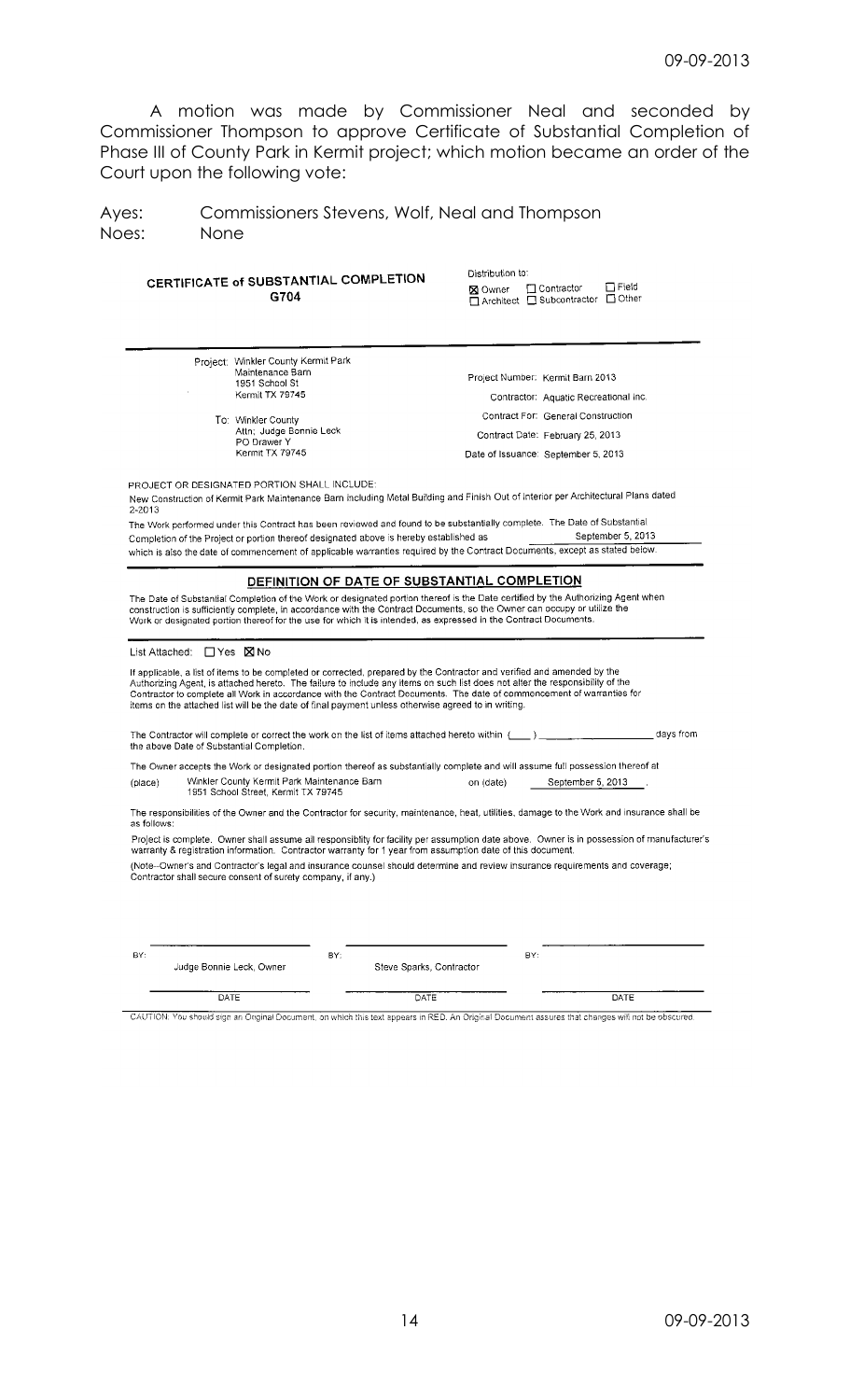Date of Acceptance: 9-5-13 Project Address: Winkler County Kermit Park Maintenance Barn 1951 School St, Kermit TX

## **COMMERCIAL WARRANTY** WINKLER COUNTY PARK @ KERMIT **MAINTENANCE BARN**

Aquatic Recreational, Inc. warrants the maintenance barn to be free from defects in material, equipment, and workmanship for a period of one year from the date of acceptance.

The warranties are effective only if the owner has complied with all the terms, conditions, payments, and other provisions of this contract. The warranties become void if the structure is not maintained or by reason of any earth or fill ground movement, or if there is a transfer or change of ownership of the property.

The warranty may be transferred from the original buyer named in this contract, to whosoever buys the property where the structure is located. The warranty can only be transferred from the original buyer to the next immediate owner of the property and only under the following conditions:

(A) Aquatic Recreational, Inc. must be notified in writing 30 days prior to change of ownership of the property. (B) Structure has been properly maintained. (C) Aquatic Recreational, Inc. may inspect the structure prior to change of ownership; upon finding any part of the structure having been neglected or abused, Aquatic Recreational, Inc. reserves the right to exclude that portion of the structure from the warranty provision. All defects and failures resulting from mistreatment or neglect by owner will be repaired or serviced at owner's expense.

Where owner has work preformed by others that is not provided for in this contract such as, but not limited to, electric, landscaping, erection of fences and retaining walls, Aquatic Recreational, Inc. does not warrant such work, and Aquatic Recreational, Inc. shall not be held liable for such work or for loss or damages, if any, which may result there from.

The repair structural items, equipment, or of the structure itself as provided for above shall constitute the sole and exclusive remedy to the owner and the fulfillment of all of Aquatic Recreational, Inc. liabilities under the warranties, whether on contract, warranty or negligence. Aquatic Recreational, Inc. shall in no event be liable for special or consequential damages.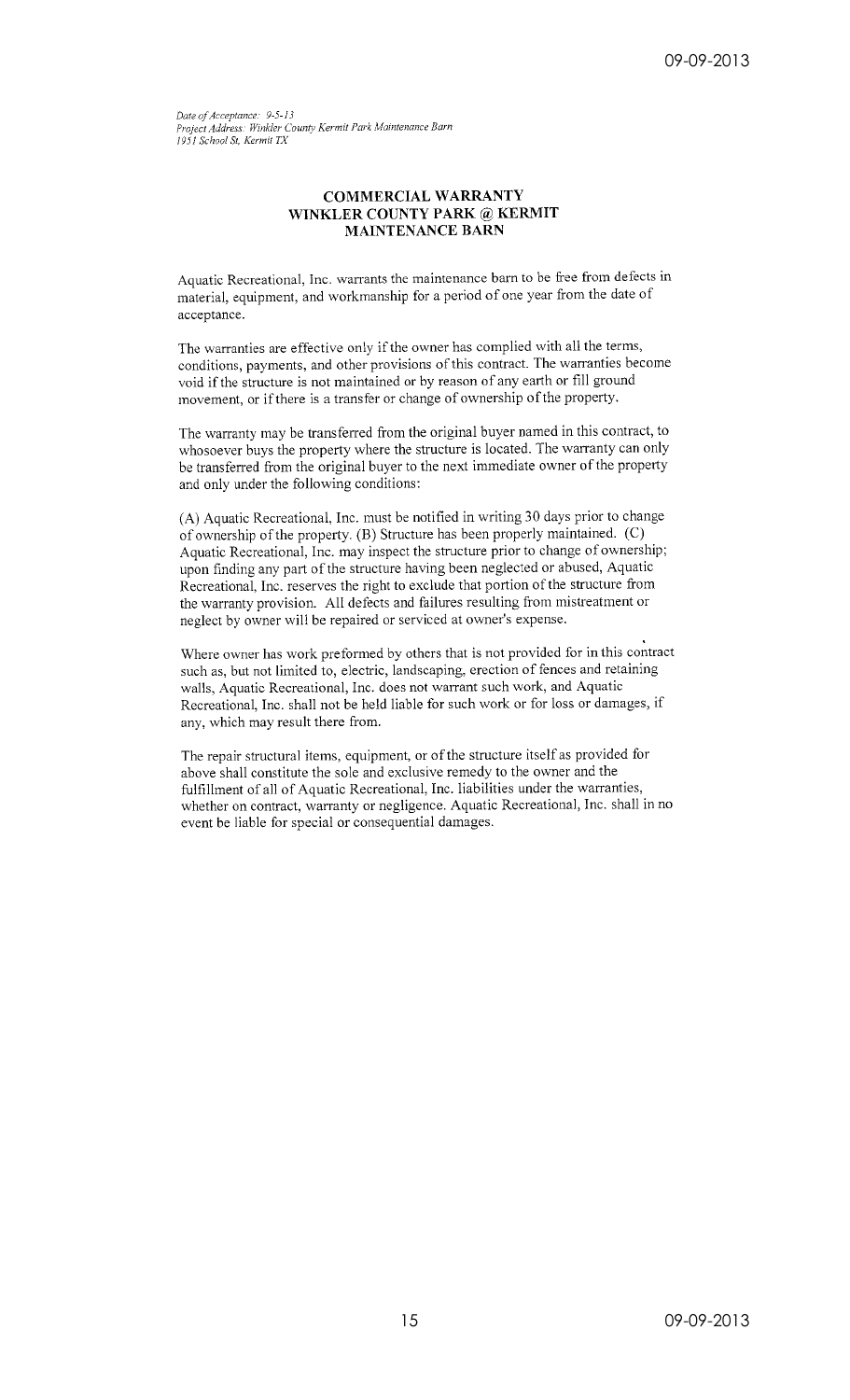Date of Acceptance: 9-5-13 Project Address: Winkler County Kermit Park Pavilion/Storage Bldg 1951 School St, Kermit TX

## **COMMERCIAL WARRANTY** WINKLER COUNTY PARK @ KERMIT PARK PAVILION/STORAGE BLDG

Aquatic Recreational, Inc. warrants the park pavilion and storage building to be free from defects in material, equipment, and workmanship for a period of one year from the date of acceptance.

The warranties are effective only if the owner has complied with all the terms, conditions, payments, and other provisions of this contract. The warranties become void if the structure is not maintained or by reason of any earth or fill ground movement, or if there is a transfer or change of ownership of the property.

The warranty may be transferred from the original buyer named in this contract, to whosoever buys the property where the structure is located. The warranty can only be transferred from the original buyer to the next immediate owner of the property and only under the following conditions:

(A) Aquatic Recreational, Inc. must be notified in writing 30 days prior to change of ownership of the property. (B) Structure has been properly maintained. (C) Aquatic Recreational, Inc. may inspect the structure prior to change of ownership; upon finding any part of the structure having been neglected or abused, Aquatic Recreational, Inc. reserves the right to exclude that portion of the structure from the warranty provision. All defects and failures resulting from mistreatment or neglect by owner will be repaired or serviced at owner's expense.

Where owner has work preformed by others that is not provided for in this contract such as, but not limited to, electric, landscaping, erection of fences and retaining walls, Aquatic Recreational, Inc. does not warrant such work, and Aquatic Recreational, Inc. shall not be held liable for such work or for loss or damages, if any, which may result there from.

The repair structural items, equipment, or of the structure itself as provided for above shall constitute the sole and exclusive remedy to the owner and the fulfillment of all of Aquatic Recreational, Inc. liabilities under the warranties, whether on contract, warranty or negligence. Aquatic Recreational, Inc. shall in no event be liable for special or consequential damages.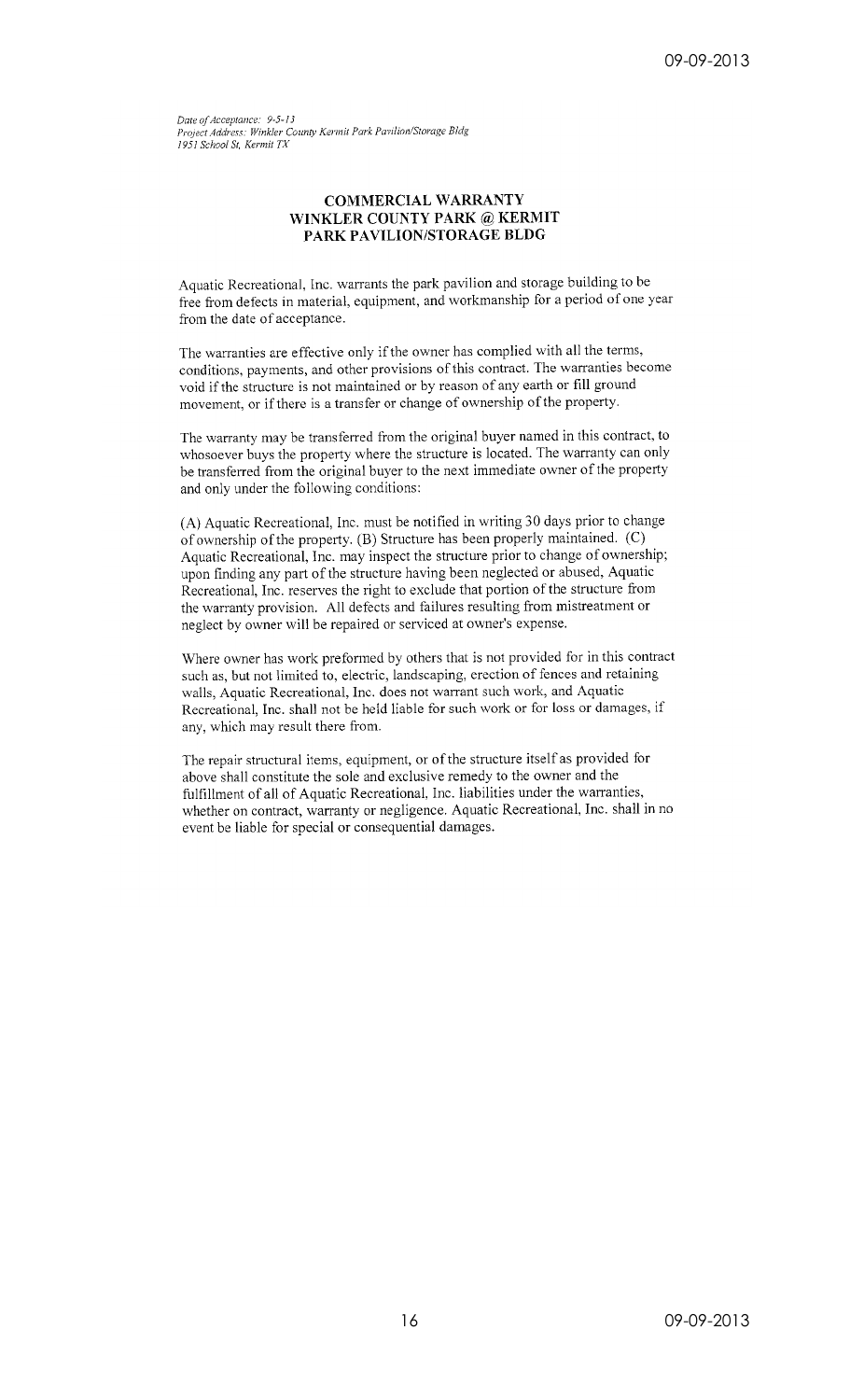## CERTIFICATE of SUBSTANTIAL COMPLETION G704

Attn; Judge Bonnie Leck

Project: Winkler County Kermit Park Pavilion/Storage Building  $1951$  School St Kermit TX 79745

To: Winkler County

PO Drawer Y Kermit TX 79745

| ---- | Field<br>□ Contractor<br><b>X</b> Owner<br>$\Box$ Other<br>$\Box$ Architect $\Box$ Subcontractor |
|------|--------------------------------------------------------------------------------------------------|
|      |                                                                                                  |
|      | Project Number: Kermit Pavilion 2013                                                             |
|      | Contractor: Aquatic Recreational Inc.                                                            |
|      | Contract For: General Construction                                                               |
|      | Contract Date: February 25, 2013                                                                 |
|      | Date of Issuance: September 5, 2013                                                              |

Distribution to:

PROJECT OR DESIGNATED PORTION SHALL INCLUDE: New Construction of Kermit Park Pavilion and Storage Building per Architectural Plans dated 2-13-13

The Work performed under this Contract has been reviewed and found to be substantially complete. The Date of Substantial September 5, 2013 Completion of the Project or portion thereof designated above is hereby established as which is also the date of commencement of applicable warranties required by the Contract Documents, except as stated below.

# DEFINITION OF DATE OF SUBSTANTIAL COMPLETION

The Date of Substantial Completion of the Work or designated portion thereof is the Date certified by the Authorizing Agent when<br>construction is sufficiently complete, in accordance with the Contract Documents, so the Owne Work or designated portion thereof for the use for which it is intended, as expressed in the Contract Documents.

| List Attached: $\Box$ Yes $\boxtimes$ No |  |
|------------------------------------------|--|
|                                          |  |

If applicable, a list of items to be completed or corrected, prepared by the Contractor and verified and amended by the<br>Authorizing Agent, is attached hereto. The failure to include any items on such list does not alter th items on the attached list will be the date of final payment unless otherwise agreed to in writing.

\_ days from The Contractor will complete or correct the work on the list of items attached hereto within  $($   $)$ . the above Date of Substantial Completion.

The Owner accepts the Work or designated portion thereof as substantially complete and will assume full possession thereof at Winkler County Park Pavilion/Storage Building September 5, 2013 on (date) (place) 1951 School Street, Kermit TX 79745

The responsibilities of the Owner and the Contractor for security, maintenance, heat, utilities, damage to the Work and insurance shall be as follows:

Project is complete. Owner shall assume all responsiblity for facility per assumption date above. Owner is in possession of manufacturer's<br>warranty & registration information. Contractor warranty for 1 year from assumption

Warranty & registration information. Commactor warranty for Tyear from assumption date of this document.<br>(Note--Owner's and Contractor's legal and insurance counsel should determine and review insurance requirements and co

| BY: |                                                                                                                                                   | BY: |                          | BY: |      |
|-----|---------------------------------------------------------------------------------------------------------------------------------------------------|-----|--------------------------|-----|------|
|     | Judge Bonnie Leck, Owner                                                                                                                          |     | Steve Sparks, Contractor |     |      |
|     | DATE                                                                                                                                              |     | DATE                     |     | DATE |
|     | CAUTION: You should sign an Original Document, on which this text appears in RED. An Original Document assures that changes will not be obscured. |     |                          |     |      |

A motion was made by Commissioner Neal and seconded by Commissioner Stevens to table approving 36-month lease agreement between Yellowhouse Machinery and Winkler County for 850 K Crawler Dozer to be paid from lateral road funds; which motion became an order of the Court upon the following vote:

Ayes: Commissioners Stevens, Wolf, Neal and Thompson Noes: None

A motion was made by Commissioner Stevens and seconded by Commissioner Wolf to approve payment in the amount of \$3,560.00 to Sims Welding for cattle guard fabrication from Area I Road and Bridge Maintenance funds; which motion became an order of the Court upon the following vote: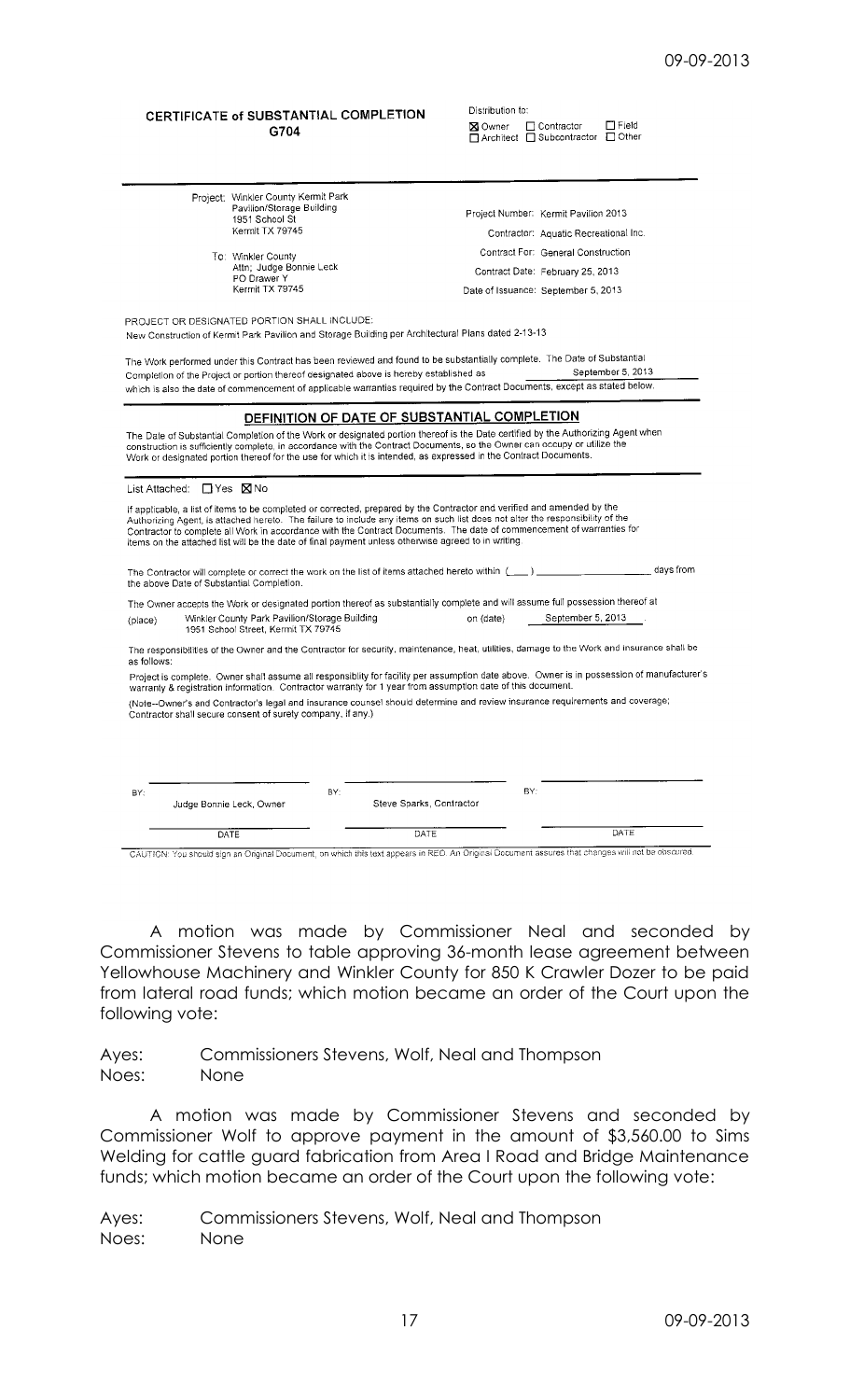There were no hospital software project claims for the Court to consider at this time.

A motion was made by Commissioner Neal and seconded by Commissioner Thompson to approve park project claims against the County and pay as per list of vouchers submitted; which motion became an order of the Court upon the following vote:

Ayes: Commissioners Stevens, Wolf, Neal and Thompson Noes: None

A motion was made by Commissioner Neal and seconded by Commissioner Stevens to approve payroll; which motion became an order of the Court upon the following vote:

Ayes: Commissioners Stevens, Wolf, Neal and Thompson Noes: None

A motion was made by Commissioner Neal and seconded by Commissioner Stevens to approve the following line item adjustment(s):

**WINKLER COUNTY** LINE ITEM ADJUSTMENTS SEPTEMBER 9, 2013 **COUNTY AUDITOR** 600.00  $\boldsymbol{\zeta}$ 10-202-070 TRAVEL \$ 600.00 10-238-070 TRAVEL AMD-HR TRAVEL TO AUDITOR TRAVEL **FMS**  $$10,000.00$ 10-236-157 INTERMEDIX \$10,000.00 10-229-052 WORKERS COMP AMD-WORKERS COMP TO EMS INTERMEDIX **VETERANS SERVICE** 10-232-010 SALARY SERVICE OFFICER  $$1,200.00$  $$1,200.00$ 10-229-052 WORKERS COMP AMD-WORKERS COMP TO SALARY SERVICE OFFICER

which motion became an order of the Court upon the following vote:

Ayes: Commissioners Stevens, Wolf, Neal and Thompson Noes: None

There were no budget amendment(s) for the Court to consider at this time.

A motion was made by Commissioner Thompson and seconded by Commissioner Stevens to receive the following Monthly Reports from County Officials of fees earned and collected for the month of August, 2013;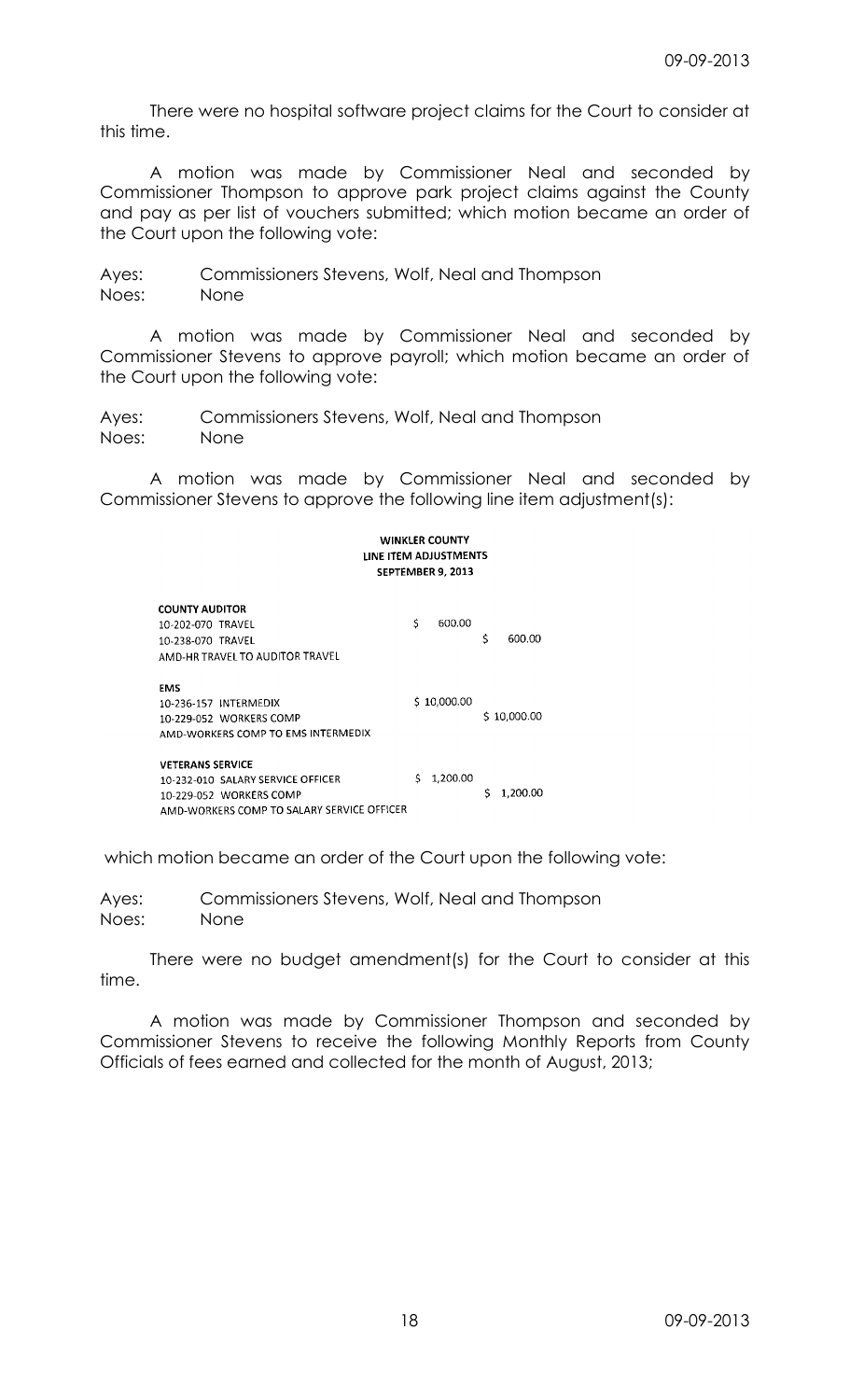| MONTHLY REPORTS                                                                     |
|-------------------------------------------------------------------------------------|
| For the Month of                                                                    |
| Date<br>Amount<br>Received<br>Steve Taliaferro, Co Attorney Fee 100.00 Hot Check    |
|                                                                                     |
|                                                                                     |
| $\sqrt{3} \approx 175.25$                                                           |
|                                                                                     |
| 34/7.62                                                                             |
| D 5605.31                                                                           |
| \$4060.27                                                                           |
|                                                                                     |
|                                                                                     |
|                                                                                     |
|                                                                                     |
|                                                                                     |
|                                                                                     |
| Eulonda Everest, Treasurer _________                                                |
| Lee Wilson, Constable Pct # 2 $\overline{5uL}$ 2013, $\frac{1}{4}$ AUg 2013<br>8.78 |
| Richard Crow, Constable Pct #1                                                      |

which motion became an order of the Court upon the following vote:

Ayes: Commissioners Stevens, Wolf, Neal and Thompson Noes: None

A motion was made by Commissioner Neal and seconded by Commissioner Thompson to examine and approve bills over \$500.00 and place in line for payment; which motion became an order of the Court upon the following vote:

Ayes: Commissioners Stevens, Wolf, Neal and Thompson Noes: None

A motion was made by Commissioner Neal and seconded by Commissioner Thompson to approve claims against the County and pay as per list of vouchers submitted; which motion became an order of the Court upon the following vote:

Ayes: Commissioners Stevens, Wolf, Neal and Thompson Noes: None

Agenda item regarding Budget Workshop was not needed at this time.

A motion was made by Commissioner Neal and seconded by Commissioner Thompson to adjourn the meeting; which motion became an order of the Court upon the following vote: